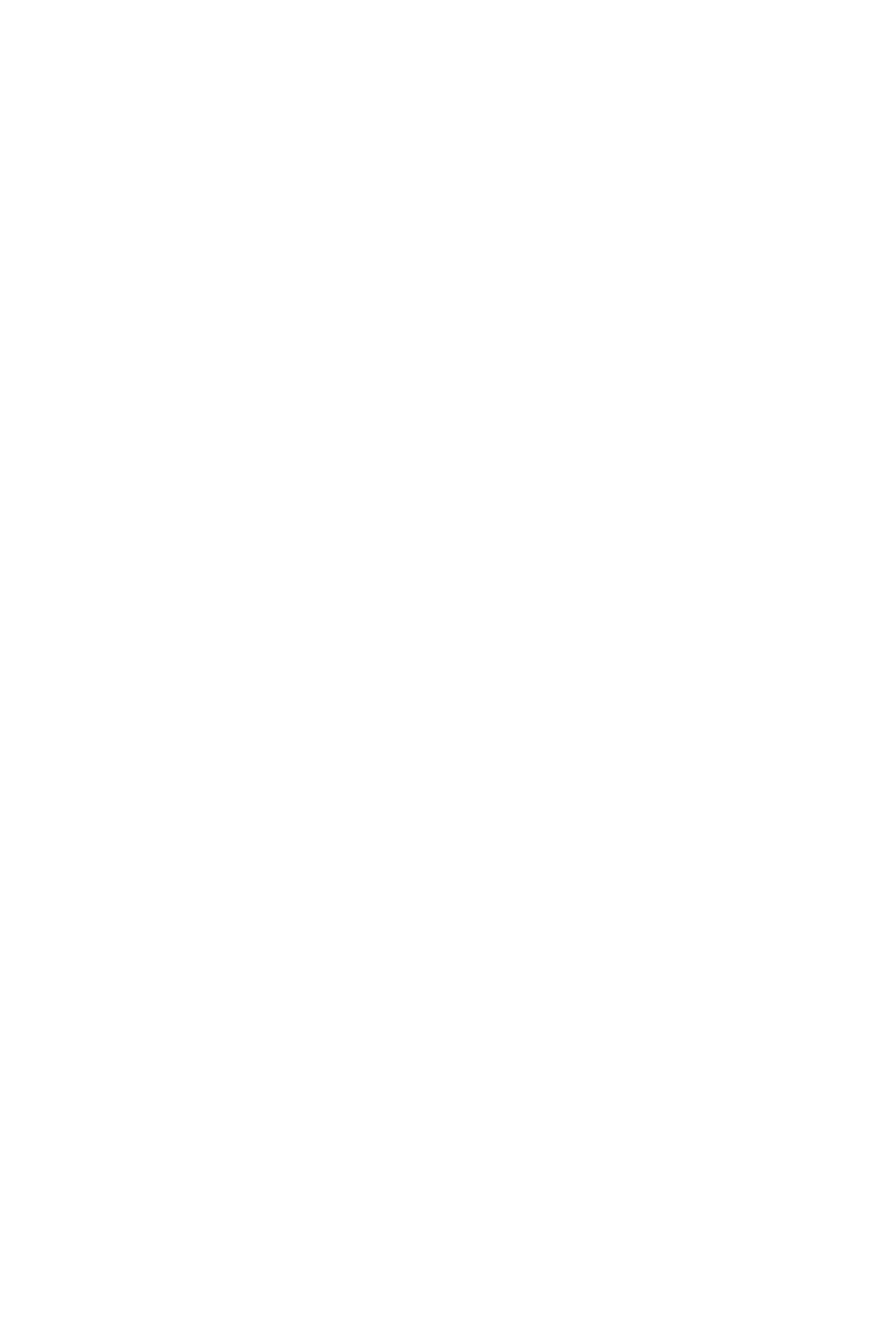



# **HEALTH AND CLIMATE CHANGE:**



**the "now and how" A policy action guide**





ENERGY, ENVIRONMENT AND SUSTAINABLE DEVELOPMENT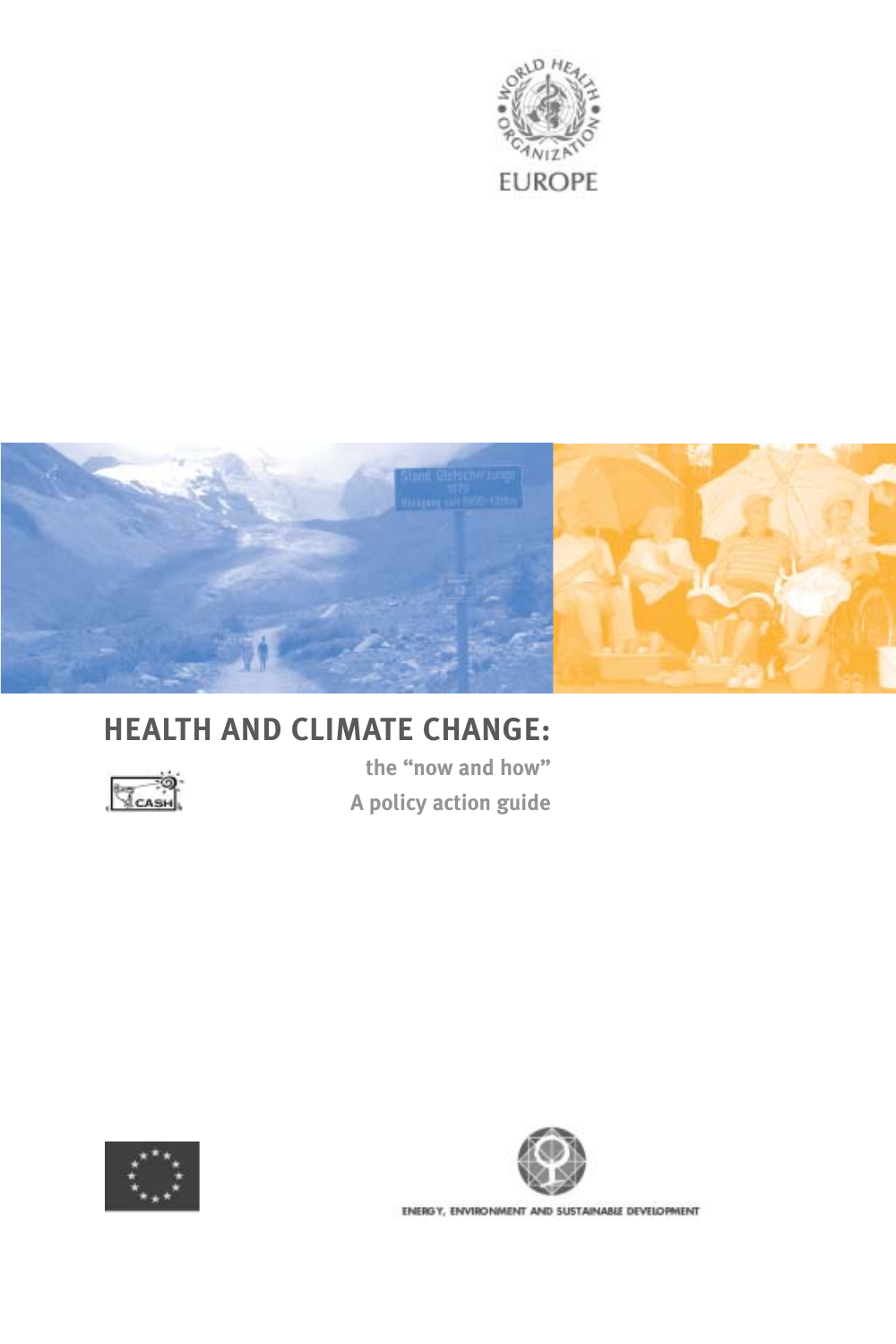# **ABSTRACT**

This document presents a brief summary of the results of the research project "Climate change and adaptation strategies for human health in Europe" (cCASHh) (May 2001-July 2004), coordinated by WHO and supported by the Energy, Environment and Sustainable Development Programme in the frame of the Fifth European Union Framework Programme for Research and Development. Current climate trends point to the likelihood that southern Europe will become drier in the future, while northern Europe is likely to become warmer and wetter. Extreme events are expected to increase in frequency and severity,

particularly heat-waves, droughts and intense rainfall events. cCASHh identified a range of options that have been taken or could be taken by European policy-makers to prevent, prepare and respond to the effects of weather and climate variability on people's health. These measures are classified into general and specific. General measures include better cooperation between health and climate institutions, building capacity for action now and communication. The specific measures include information for the prevention of health effects from heat stress, floods, vector, rodent and food borne diseases.

**Keywords CLIMATE GREENHOUSE EFFECT METEOROLOGICAL FACTORS NATURAL DISASTERS DISEASE TRANSMISSION RISK ASSESSMENT POLICY MAKING GUIDELINES**

Address requests about publications of the WHO Regional Office for Europe to: Publications WHO Regional Office for Europe Scherfigsvej 8 DK-2100 Copenhagen Ø, Denmark

Alternatively, complete an online request form for documentation, health information, or for permission to quote or translate, on the WHO/Europe web site at http://www.euro.who.int/pubrequest.

Design and Layout: Emilio Dotto English editing: Thomas Petruso Cover photos: Dr Jürg Alean; Dan Chung, Reuters; Waltraud Grubitzsch, dpa.

#### **© World Health Organization 2005**

All rights reserved. The Regional Office for Europe of the World Health Organization welcomes requests for permission to reproduce or translate its publications, in part or in full.

The designations employed and the presentation of the material in this publication do not imply the expression of any opinion whatsoever on the part of the World Health Organization concerning the legal status of any country, territory, city or area or of its authorities, or concerning the delimitation of its frontiers or boundaries. Where the designation "country or area" appears in the headings of tables, it covers countries, territories, cities, or areas. Dotted lines on maps represent approximate border lines for which there may not yet be full agreement.

The mention of specific companies or of certain manufacturers' products does not imply that they are endorsed or recommended by the World Health Organization in preference to others of a similar nature that are not mentioned. Errors and omissions excepted, the names of proprietary products are distinguished by initial capital letters.

The World Health Organization does not warrant that the information contained in this publication is complete and correct and shall not be liable for any damages incurred as a result of its use. The views expressed by authors or editors do not necessarily represent the decisions or the stated policy of the World Health Organization.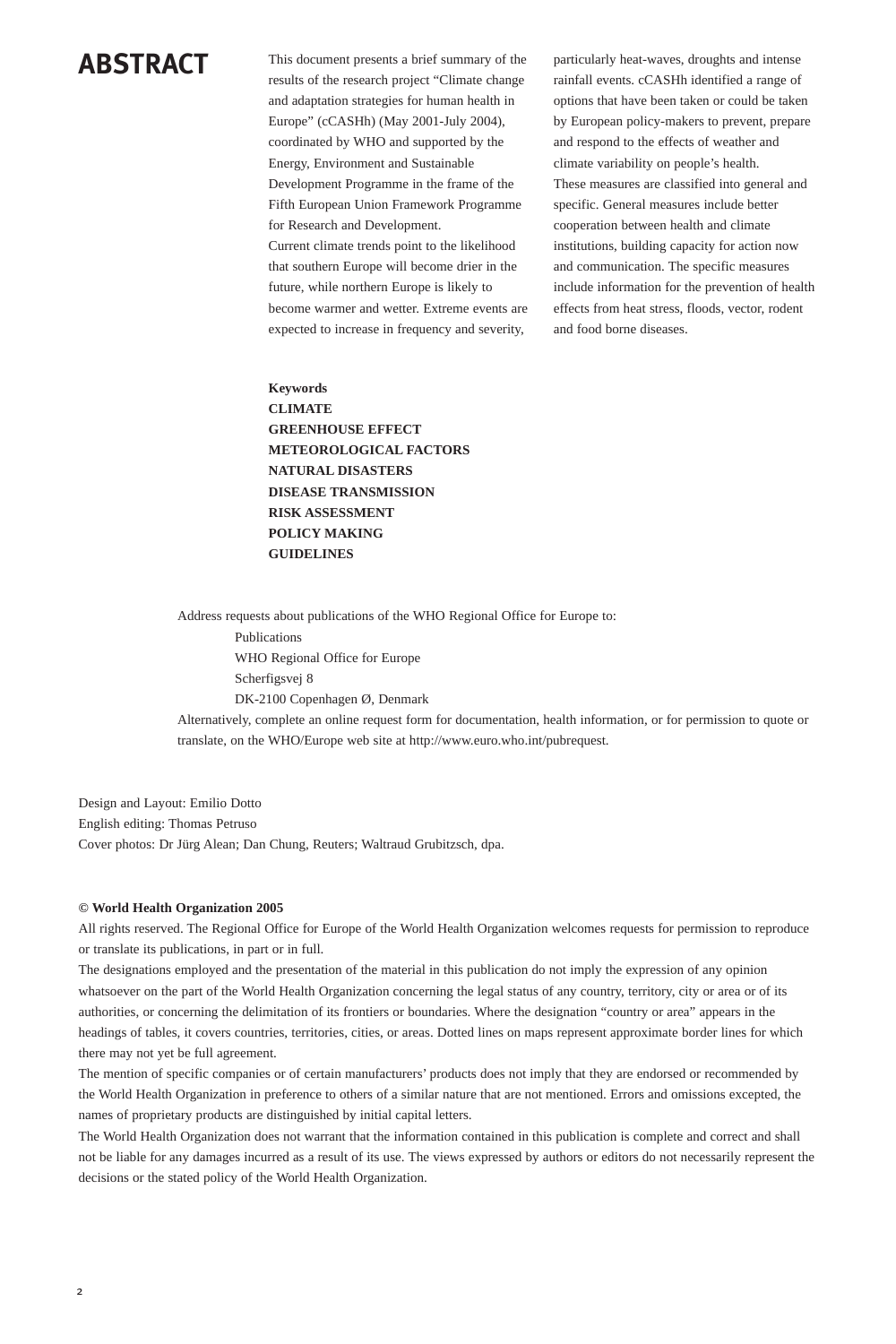# FOREWORD I FOR FWORD

# **FOREWORD I**

- It is now five years since the Intergovernmental Panel of Climate Change (IPCC) in 2001 concluded on the basis of new and stronger evidence, that not only was most of the global warming observed over the past 50 years attributable to human activities but that climate change could affect human health. The effects can be direct – due to increased heat stress, floods and storms – or indirect – causing changes in the ranges of disease vectors such as ticks and water-borne pathogens, water and air quality and food availability and quality.
	- Health authorities had already expressed concern about climate change and its impact on human health. Three years earlier, at the World Health Assembly in 1998, they had recognized that climate change could be a potential threat to human health. In 1999, at the Third Ministerial Conference for Environment and Health, ministers of health and environment from the WHO European Region had acknowledged that "human-induced changes in the global climate system and in stratospheric ozone pose a range of severe health risks and potentially threaten economic development and social and political stability". They also called for national action by all countries to reduce and prevent as far as possible these environmental changes and to limit the exposure of human populations in Europe to climate change and increased ultraviolet irradiation, thus addressing the likely health risks over the coming decades.
	- These statements posed a great challenge to WHO and to Member States. Scientific evidence showed very clearly that climate change was already starting to occur, and even in the best scenario the human population was going to face direct and indirect health effects over the coming decades. Adaptation strategies were needed based on thinking about the types of risks that European populations might face. With this in mind and in order to fill this knowledge gap, we developed the network and the content of the "Climate change and adaptation strategies for human health"(cCASHh) project. The WHO and its collaborators aimed to describe with facts and figures the early observed effects of climate change on health and to identify public health measures to cope with the additional risks. We also aimed to assess the benefits of acting sooner as opposed to later, and to develop the necessary policies to support decision-makers in addressing these issues.
- **During the project** (2001–2004) the WHO European Region was hit by a major flood in 2002 and by a severe heat-wave in 2003. Experience seemed to confirm what models had predicted. Although one record heat-wave and flood do not prove that Europe is getting hotter or the weather more extreme, the impacts made by these events highlighted shortcomings in existing public health preparation and responses, particularly the lack of knowledge of effective preventive measures and the few mechanisms in place to predict or prevent the health effects, or even to detect them rapidly. I believe the cCASHh project has produced very important results, both in the content and in the methods used. It shows that the concurrent work of different disciplines in addressing public health issues can produce innovative and useful results, providing an approach that can be followed on other public health issues. The project has shown that information on potential threats and impacts can be developed and can be extremely useful in preparing the public for adverse events as well as facilitating the response when the events occur. This is a new dimension for public health which reverses the traditional thinking: from describing what has already occurred and identifying and reducing specific risk factors, to taking action on the basis of prediction and early warning to prevent health consequences in large populations. We hope this approach will be further developed and tested, particularly where emerging environmental risks are concerned.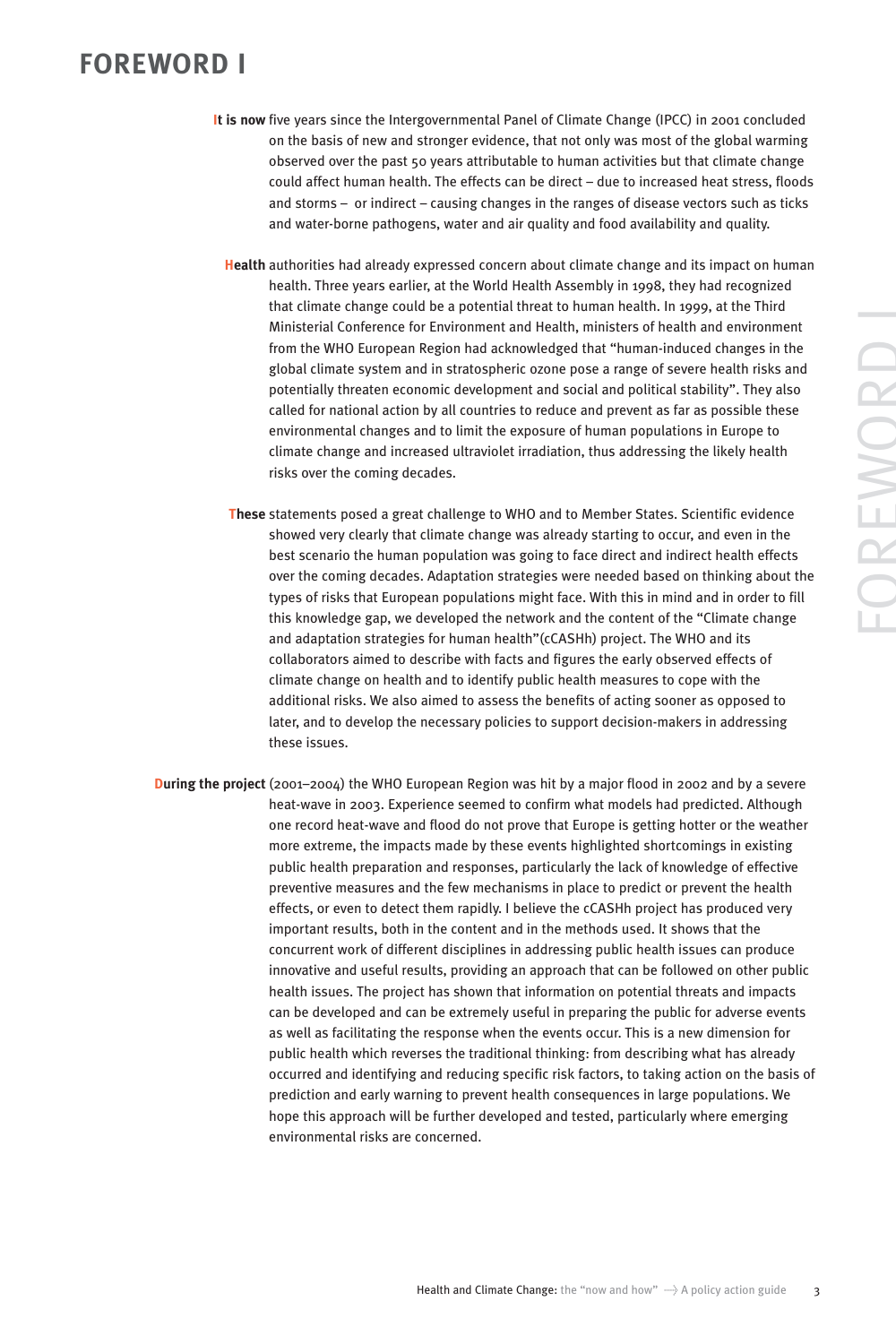We would like to take this opportunity to express our gratitude to the many scientists and stakeholders, including policy-makers at different levels, who contributed to the development of the project. Without this constructive and extremely collaborative critical mass the research results would have been less timely and perhaps less relevant. We would also like to thank the European Commission Directorate General for Research for its generous contribution and the attention and support with which it has followed the implementation of the project.

> This research has generated a number of conclusions and recommendations for action by Member States and the international community. The challenge is now to translate these actions into policy and to monitor their effectiveness and impact. With this in mind we worked with Member States to include in the final Declaration of the Fourth Ministerial Conference on Environment and Health held in Budapest in June 2004 recommendations on the public health response to extreme weather events and a renewed commitment to address in a proactive and anticipatory manner the consequences on health of climate change.

> We hope that the implementation of effective adaptation policies together with effective mitigation actions will limit the impact of climate change and protect the health of present and future generations. We believe this project has made a significant contribution to this vital endeavour.

> > **Roberto Bertollini,**  *Director, Special Programme on Health and Environment WHO Regional Office for Europe*

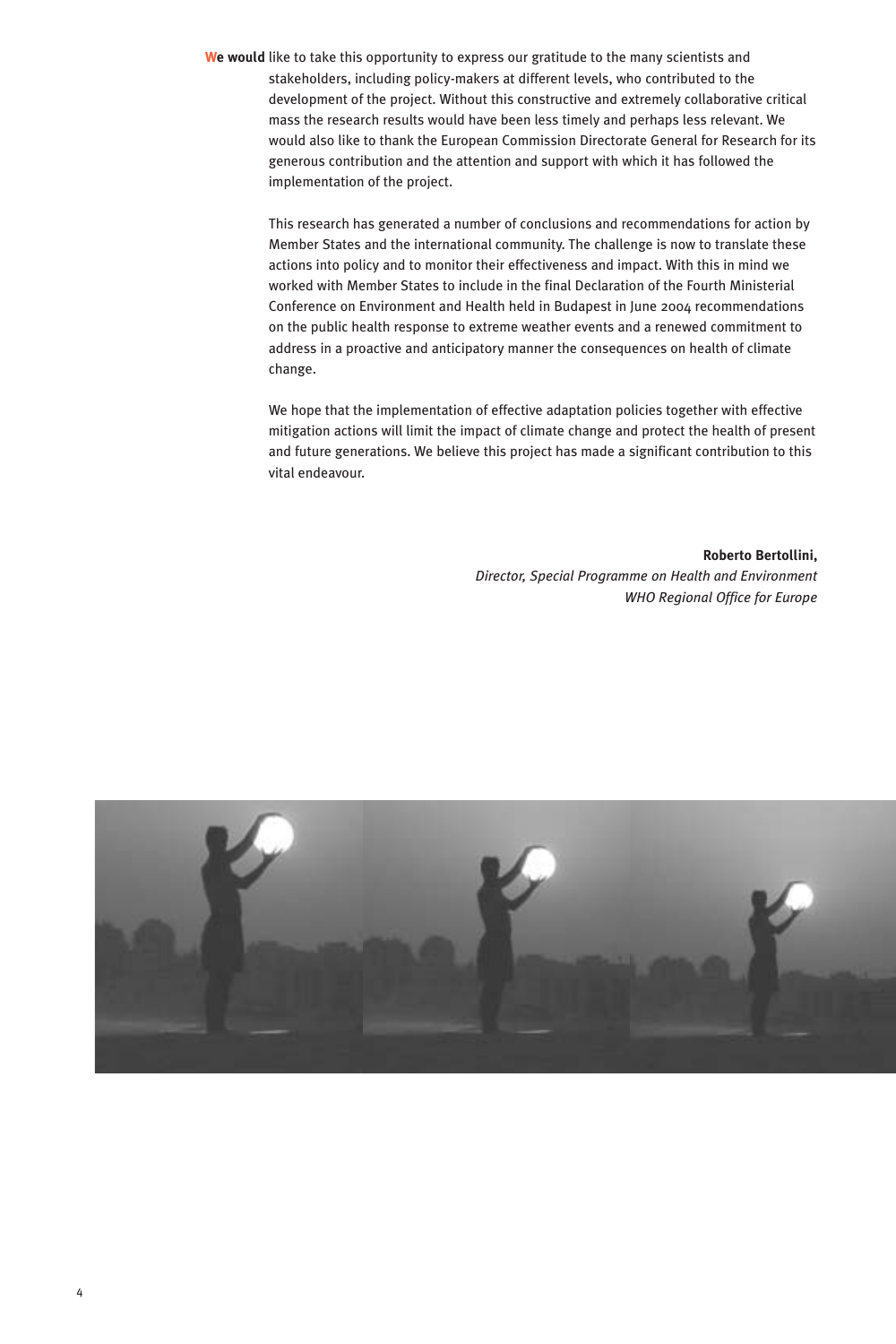# **FOREWORD II**

It is an honour for me to write a few introductory lines for this publication, which represents the results of the research project "Climate change and adaptation strategies for human health in Europe" (cCASHh) (May 2001-July 2004), coordinated by WHO and supported by the Energy, Environment and Sustainable Development Programme in the frame of the Fifth European Union Framework Programme for Research and Development.

cCASHh aimed to:

- identify the vulnerability of human health to adverse impacts of climate change;
- review current measures, technologies, policies and barriers to improving the adaptive capacity of populations to climate change;
- identify the most appropriate measures, technologies and policies to successfully adapt European populations to climate change; and
- provide estimates of the health benefits of specific strategies or combinations of strategies for adaptation under different climatic and socioeconomic scenarios.

The flood events in 2002 and the heat-wave of August 2003 in Europe showed that no one is on the safe side when it comes to the impacts of climate change. Though some may dispute whether these extreme weather events are linked to global change, they revealed in a rather drastic way our vulnerability and unpreparedness. Preparedness for extreme weather events requires cooperation at all levels and throughout disciplines. The cCASHh project was able to contribute timely results on both occasions. I would like to take the opportunity to congratulate the consortium for this successful endeavour.

These types of research activities need an interdisciplinary approach, of which the cCASHh project was a good example. Projects supported during the Sixth Framework Programme and hopefully also during the Seventh Framework Programme continue and further develop this important work.

> **Karin Zaunberger,** *Project Officer, European Commission, DG Research European Commission*

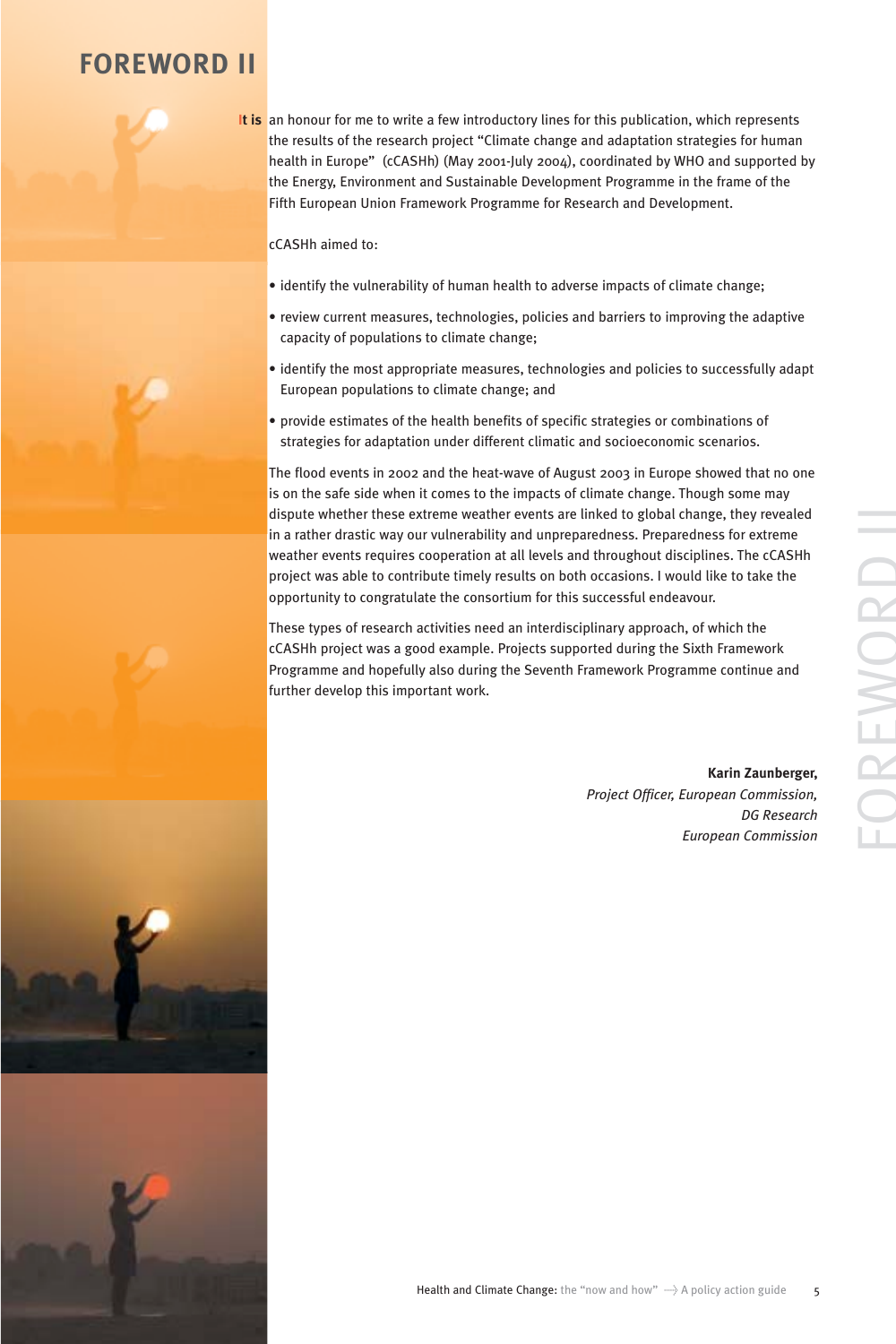## **EXECUTIVE SUMMARY – POLICY BRIEF**

The longer that greenhouse gas reduction measures are slowing to be in place, the greater the need to understand how people and systems can effectively adapt to new climate patterns and potential threats, and what needs to be done now to avoid the human suffering and deaths that may result. This paper summarizes the findings of the Climate change and adaptation strategies for human health in Europe (cCASHh) project, coordinated by WHO to assess current health impacts of climate change and policy responses to it.

Current trends, discussed in the cCASHh studies, point to the likelihood that southern Europe will become drier in the future, while northern Europe is likely to become warmer and wetter. Extreme events are expected to increase in frequency and severity, particularly heat-waves, droughts and intense rainfall events.

During the cCASHh project (2001–2004) the WHO European Region was hit by a major flood in 2002 and by a severe heat-wave in 2003. Lessons learned point to a need for strengthening policies that will help societies better adapt to such extreme weather changes. cCASHh European surveys confirmed that while the characteristics of the population, access to health services and types of exposure are important determinants of health outcomes, effective policies can make a difference.

The findings are organized in two sections. The first addresses some prerequisites of adaptation, such as the need for better linkage between health and climate authorities and enhancing policy-makers' capacities to act and communicate. The second addresses some specific policy-driven action options (how) to reduce the health impact of heatwaves and floods, and changes in the ranges of vectors, allergens and foodborne diseases attributable to climate change (now).

#### **Integration**

Addressing the health impacts of climate change requires integration of public health and climate change knowledge. Integration requires reciprocal understanding of terminology, goals and methods. Beyond this it requires working together to achieve the goal of reducing deaths, disease and disabilities.

#### **Action**

A key message from the research is that the measures considered in adapting to future climate change are not generally new, and that most of them build on wellestablished public health approaches. In general, early action was found to be most possible and effective when: action measures have already been shown to be effective under current climate conditions; severe impacts are possible; multisectoral alliances, partnerships, and networks are in place; adaptation measures have a long

lead time; decisions have long-term effects; and there is a need to reverse trends that threaten adaptive capacity.

#### **Communication**

cCASHh surveys reveal a limited public or policy-maker appreciation of the risks of climate change and variability and what to do about them, partly because of the perception that the problem is too big to manage, lies outside of the health sector and its impacts are long-term. In particular there is a need for a more strategic approach to those at risk and those who can play a part in enhancing adaptability. Crisis and risk communication experiences point to the counter-intuitive aspects of uncertainty communication, namely, if one does not convey clarity and candour one risks losing trust and worsening fear and insecurity.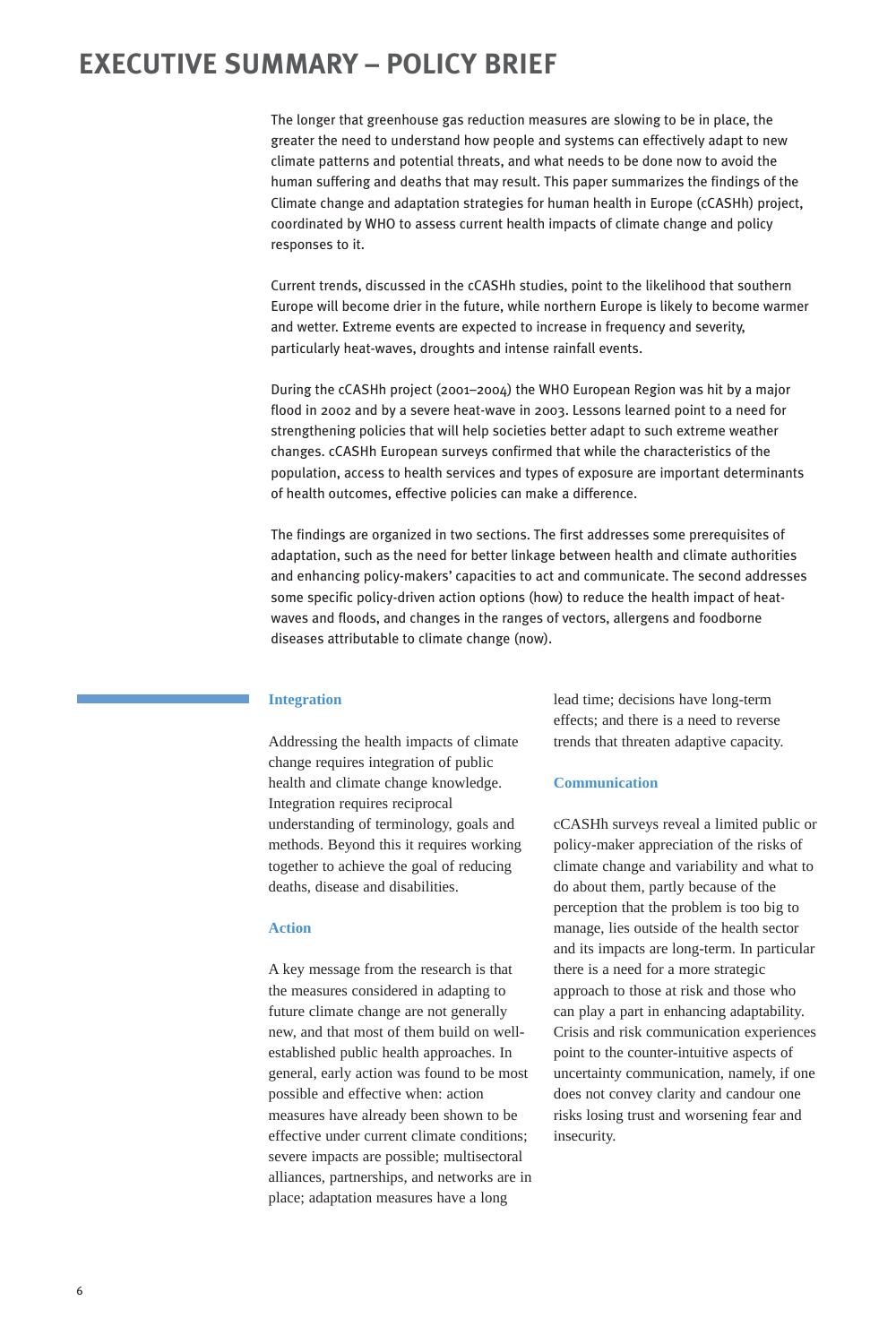#### **Specific threat adaptation**

#### **Heat-waves**

Surveys show that Europe is not wellprepared to cope with "unexpected" extreme thermal stress events. In western Europe alone, 35 000 excess deaths were reported in the 2003 heat-wave. There is some evidence that mortality can be reduced by strengthening and implementing early warning systems, strengthening health system preparedness and response, planning cities and housing better and advising citizens.

#### **Floods**

Floods are among the most common natural events in Europe – causing deaths, injuries, and diseases – and their frequency and magnitude are expected to increase. Infectious disease outbreaks are rare; however, there is incomplete information collection on short and long-lasting health effects. Structural and non-structural flood protection measures in many European countries have significantly reduced associated deaths over recent decades.

#### **Vector-borne diseases**

*Lyme borreliosis and tick-borne encephalitis (Ixodes ricinus)*  cCASHh data and other studies have shown that the tick transmitting Lyme borreliosis and tick-borne encephalitis (TBE) (*Ixodes ricinus*) has spread into higher latitudes (in Sweden) and altitudes (in the Czech Republic) in recent decades and has become more abundant in many places. Some specific measures might need to be strengthened in risk areas, such as TBE vaccination and raising awareness of collective and individual protection measures, like wearing suitable clothing, and self-inspection after outdoor activities to remove ticks early.

#### *Malaria*

Although several models predicted a potential increase of malaria in Europe, there is agreement that the risk is very low under current socioeconomic conditions. *Leishmaniasis*

There are some hypotheses that point to a considerable potential for climate-driven changes in Leishmaniasis distribution in the future. Important control strategies include local control of sand fly

populations, the use of insecticideimpregnated dog collars, and information targeted to populations at risk as well as to public health personnel. In order to detect early signs of climate induced changes, active collaboration between veterinary services and health services is essential. The measures currently available to control vector-and rodent-borne diseases are disease-specific and can be broadly classified into diagnosis and treatment, vaccination, vector control, reservoir host control, information and health education and disease surveillance and monitoring.

#### **Foodborne diseases**

*Salmonellosis*

cCASHh studies on foodborne diseases show that, in general, cases of salmonellosis, increase by 5% to 10% for each one-degree increase in weekly temperature, for ambient temperatures above about 5º C. The number of cases of salmonella can be reduced by controlling and monitoring along the food chain. The level of implementation varies by countries. High levels of control measures and more information on food handling and storage would be needed to confront the potential climatic risks.

#### **Allergic diseases**

Evidence is growing that climate change might facilitate the spread of particular plant species to new climatically suitable areas. Warming is likely to facilitate the earlier onset and possibly longer duration of flowering and pollen seasons for some grasses and weeds.

#### **The way forward**

Political will and support for public health approaches may be seen as a prerequisite to reducing health risks and instability. Identifying ways to reduce the causal factors of climate change – mitigation – and effectively help populations and systems deal with risks and threats posed by climate change – adaptation – especially for vulnerable populations, can lead to a greater sense of security and control and result in improved population health. The health sector can and should be at the heart of this.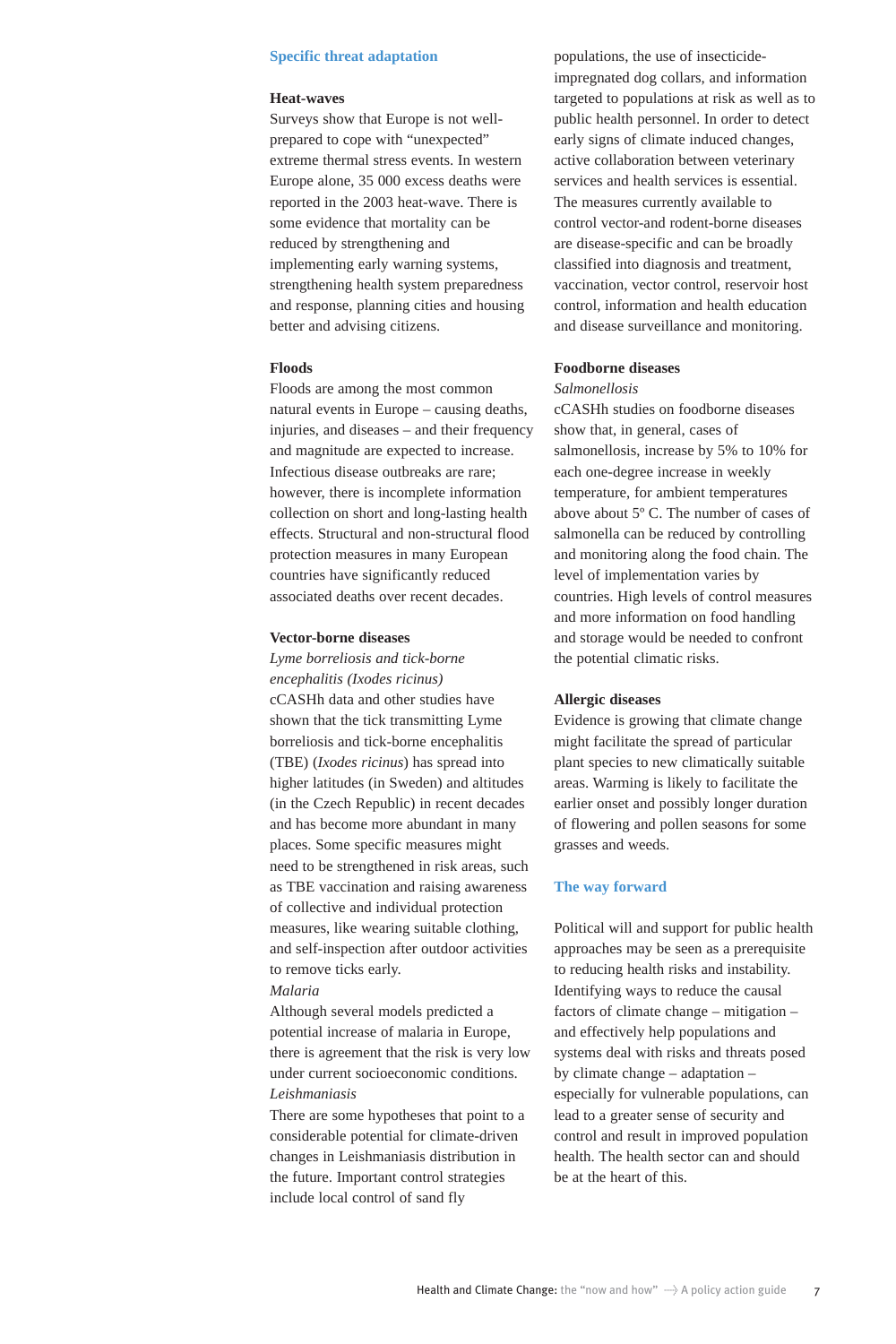# **INTRODUCTION**

Whether it is climate change, avian flu, chemical safety, bio-terrorism or violence, people across Europe and beyond are being bombarded with images and information that cause fear and insecurity. Policymakers are challenged to develop responses that not only identify priority risks and how they can be minimized but also to communicate uncertainties and proposed actions to their populations in ways that enhance people's sense of security and health.

This document addresses public health policy challenges posed by climate change. While some people "quietly" enjoy what they perceive as the benefits of climate change, concerns and fears raised by extreme weather conditions and uncertainty about future impacts add to global feelings of insecurity. This guide identifies a range of options that have been taken or could be taken by European policy-makers to prevent, prepare and respond to the effects of weather and climate variability on people's health. As opposed to

many other publications on climate change and health, the focus here is on "now and how." What effects are we actually seeing now? How can policy-makers help their people and systems effectively adapt to new climate threats and reduce associated human suffering and deaths? What needs doing now and what can be safely delayed? How can public health approaches help facilitate early warnings, shape effective responses, learn from each other's interventions and reframe public perceptions of climate change risk and insecurity in the process?

This guide summarizes the findings and recommendations of the "Climate change and adaptation strategies for human health" (cCASHh) project<sup>1</sup>(1) (Box 1). cCASHh, funded by the European Commission and coordinated by the World Health Organization Regional Office for Europe, European Centre for Environment and Health (ECEH) Rome, studied health impacts and policy implications of heat stress related mortality and morbidity, foodborne (salmonellosis and campylobacteriosis), and vector-borne diseases.

A section on allergic disorders *(2)* is also included, drawing upon the work of the European Phenology Network (EPN). Surveys, workshops, stakeholder consultations, epidemiological studies, policy analysis, economic valuation and scenario development

*1 Presented at the 11th meeting of the Parties to the Climate Convention in Montreal, December, 2005*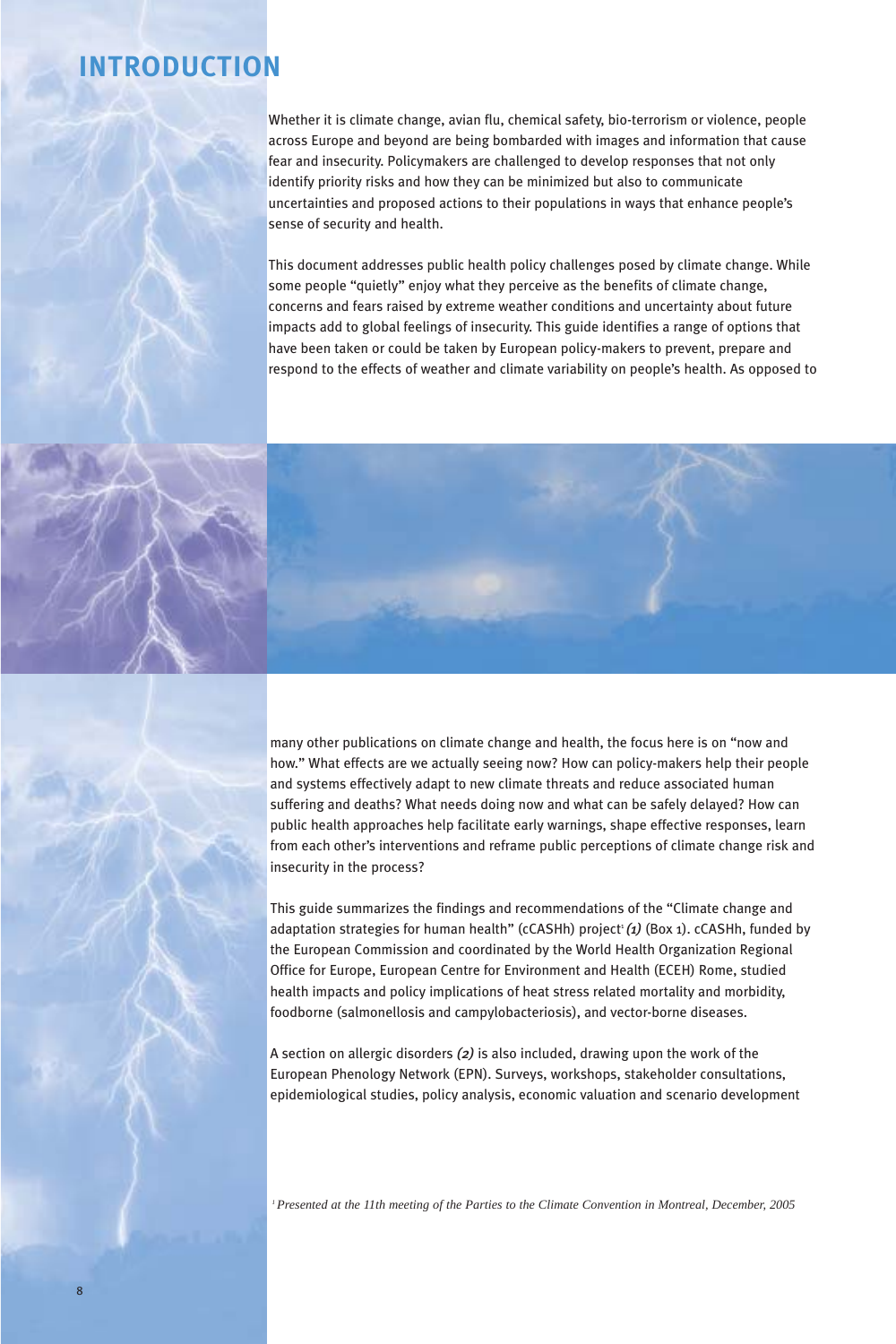were carried out to learn the best ways for health systems to adapt to the new risks posed by climate change.

The findings are organized in two sections. The first addresses some prerequisites of adaptation, such as the need for better linkage between health and climate authorities and enhancing policy-makers' capacities to act and communicate. The second addresses some specific policy-driven action options (how) to reduce the health impact of heat-waves and floods, and changes in the ranges of vectors, allergens and foodborne diseases attributable to climate change (now).



## $\cdot\cdot\cdot\cdot$  **Box 1. The cCASHh study questions**

The cCASHh project aimed to describe with facts and figures the early observed effects of climate change on health and to identify the available public health measures to cope with the additional risks *(3)*. Activities focused on answering the following 5 questions:

- **•** What can be learned from observed health impacts of climate change and vulnerabilities?
- **•** What strategies, policies and measures are currently available to reduce impacts of climate variability and change?
- **•** What are the damages/benefits?
- **•** What are the projected health impacts?
- **•** Which policy responses need to be strengthened or developed?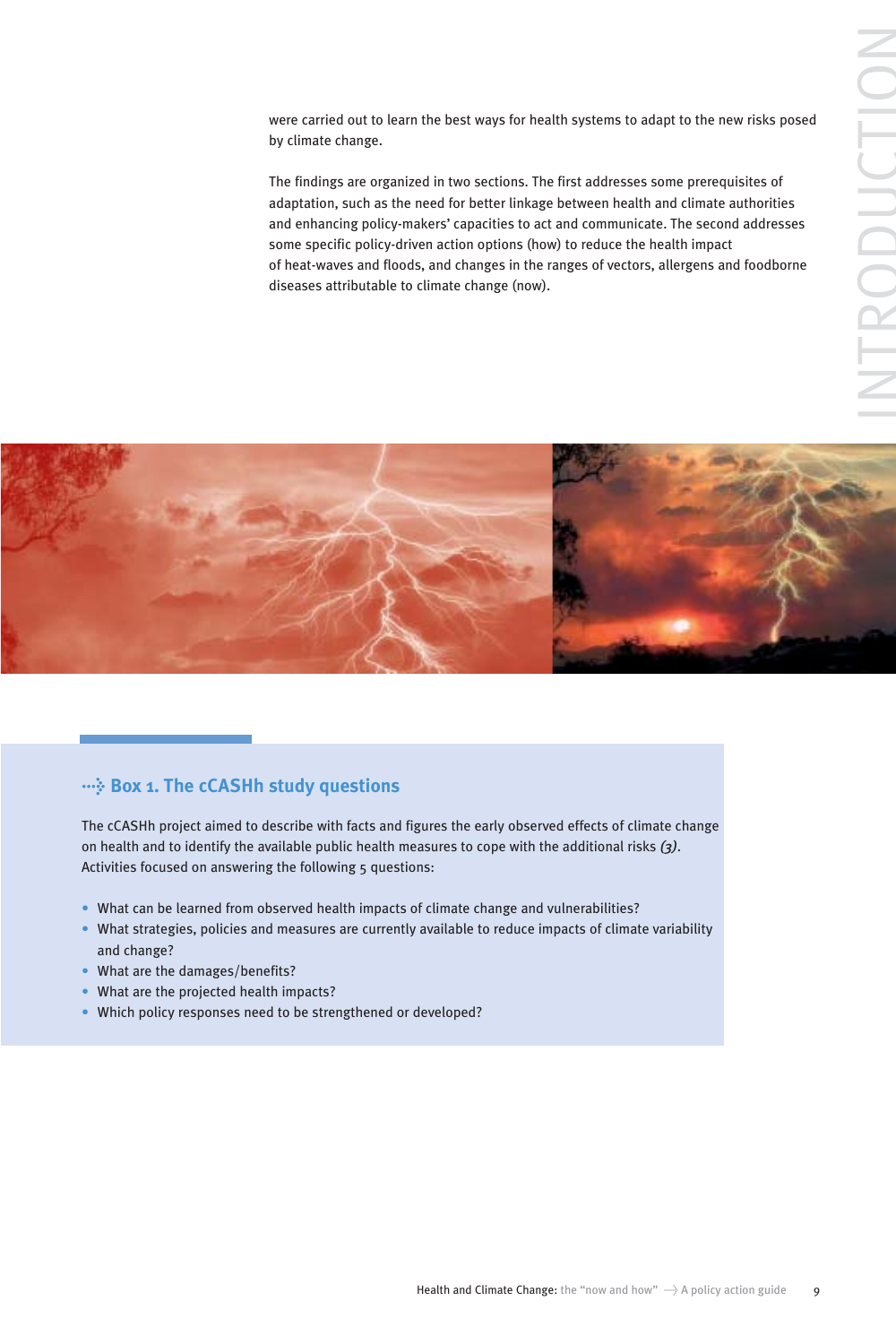# **WHAT IS CLIMATE CHANGE?**

Climate change refers to a statistically significant variation in either the mean state of the climate or its variability that persists for extended periods (decades or longer). The earth's climate system has demonstrably changed on both global and regional scales since the pre-industrial era, with some of these changes attributable to human activities, particularly those that have increased the atmospheric concentrations of greenhouse gases and aerosols. The atmospheric concentrations

of anthropogenic greenhouse gases – carbon dioxide  $(CO_2)$ , methane  $(CH_4)$ , nitrous oxide  $(N_2O)$  and tropospheric ozone  $(O_3)$  – reached their highest recorded levels in the 1990s, primarily due to the combustion of fossil fuels, agriculture and land-use changes<sup>2</sup>. An increasing body of observations gives a collective picture of a warming world and other changes in the climate system *(4–6)* (Figure1).



# **WHAT CLIMATIC CHANGES MIGHT EUROPE BE FACING?**

Over the last 50 years there has been an increase in Europe's minimum and maximum temperatures *(7)*, changes in precipitation characteristics and increases in the magnitude and frequency of extreme events such as high temperatures, heavy precipitation and persistent drought *(8)*.

Current trends, discussed in the cCASHh studies, point to the likelihood that southern Europe will become drier in the future, while northern Europe is likely to become warmer and wetter. Extreme events are expected to increase in frequency and severity, particularly heatwaves, droughts and intense rainfall events. During the cCASHh project (2001–2004) the WHO European Region

was hit by a major flood in 2002 and by a severe heat-wave in 2003. Although one record heat-wave and flood do not prove that Europe is getting hotter or the weather more extreme, the impacts made by these events can be considered an early test of current coping strategies (Box 2). Lessons learned point to the need for strengthening policies that will help societies better adapt to such extreme climatic changes. Lack of preparedness and weak response systems in the 2003 heat-wave resulted in more than 35 000 excess deaths in Europe. In contrast, structural and non-structural flood protection measures in many European countries have significantly reduced associated deaths over recent decades.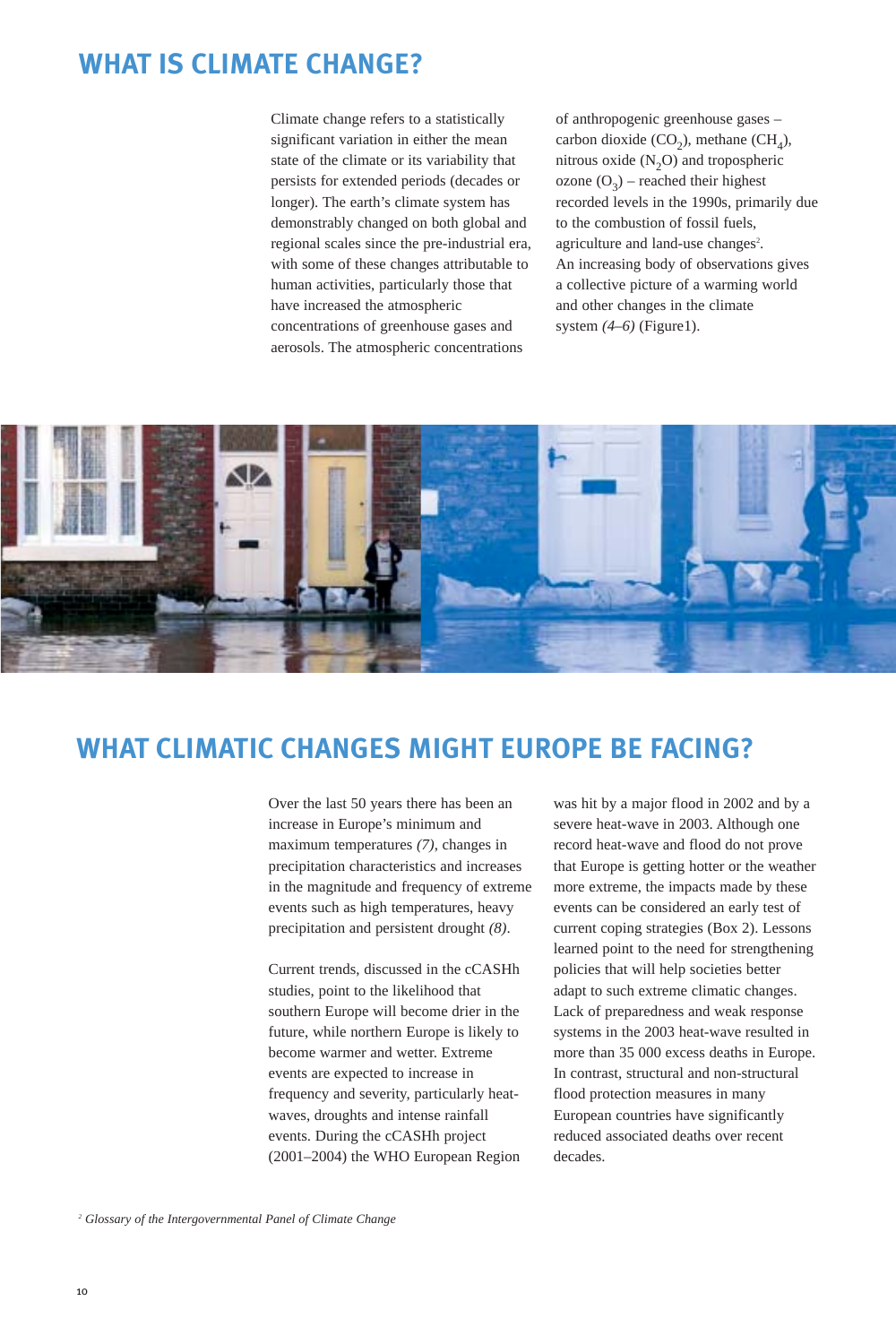#### FIGURE 1. PAST AND FUTURE CHANGES IN GLOBAL MEAN TEMPERATURE GLOBAL AVERAGE NEAR-SURFACE TEMPERATURES, 1860–JULY 2003 FROM 1961 TO 1990 AVERAGE3



## $\cdot\cdot\cdot\frac{1}{2}$  **Box 2: Lessons from the 2003 heat event in France**

A severe heat event in August 2003 resulted in an estimated 14 800 excess deaths in 13 French cities. Metéo France issued warnings to the media, but authorities' awareness of the heat-wave's health impacts was delayed. The common heat-related causes of this large number of deaths, mostly in the elderly, were not detected promptly because data from emergency and medical services and from death certificates were not commonly used for rapid detection. An inquiry by the General Directorate of Health (DGS) concluded that the 2003 heat event was unforeseen and only detected belatedly, and highlighted deficiencies in the French public health system, including too few experts, lack of preparation for a heat event, poor definition of responsibility across public organizations and weak information exchange mechanisms.

It was further noted that health authorities and crematoria and cemeteries were overwhelmed by the influx of patients and bodies; few nursing homes were equipped with air-conditioning; and a large number of elderly people were living alone without a support system and without guidelines for appropriate responses to a heat event *(9–10)*.

Since 2003, the French government has formulated short and medium-term actions to reduce health impacts from heat events, including the development of a national heat health warning system, sponsoring research on the risk factors associated with heat-event-related mortality, implementing a health and environmental surveillance programme, and developing national and local action plans for heat events *(9)*.

*3 "Hadley Centre for Climate Research, Exeter, United Kingdom"*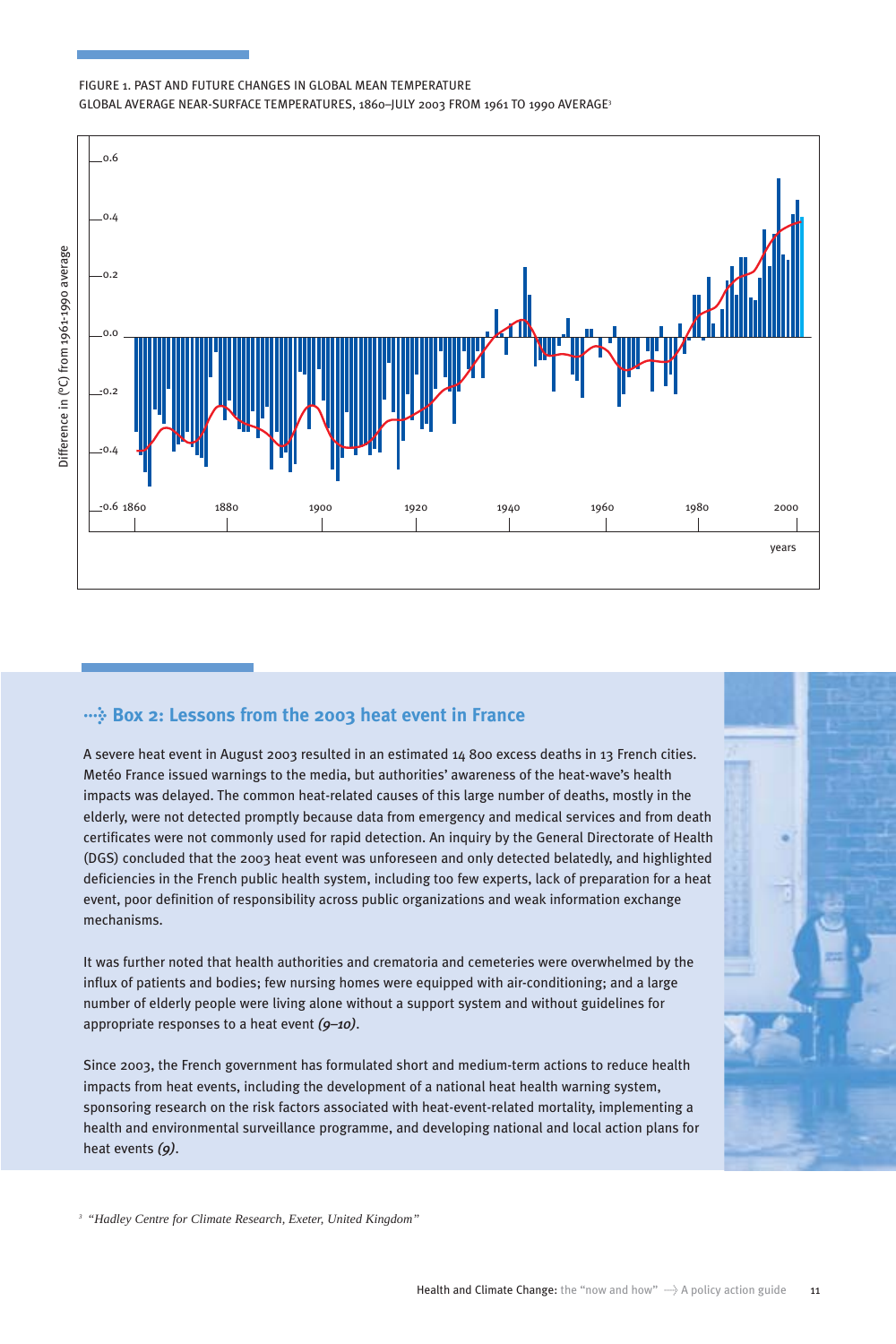# **CONCERNS AND RECOMMENDATIONS FOR POLICY ACTION: THE "NOW AND HOW"**

Every epidemiologist knows that climatic factors are important determinants of human health and well-being. Rising ambient temperatures, outside a population's comfort range may lead to thermal stress and weather-related disasters – such as floods and storm surges – with significant loss of life and alter the range of many infectious diseases. Climate change can have direct impact via exposure to hazardous meteorological conditions and indirect impact via vector/rodent/water/or foodborne diseases and allergic disorders *(11*). The history of human adaptation to climatic factors comprises great successes as well as disastrous failures. On the one hand humans have successfully managed to live in nearly every climatic zone on earth; on the other hand, regional climatic shifts have been linked to the rise and fall of many great civilizations, including the

establishment of the first Chinese dynasty, the collapse of ancient civilizations in Egypt, the Indus watershed and Mesopotamia, the discontinuity in ancient Greek civilization, and the decline of Mayan culture *(11*). cCASHh European surveys confirmed that disease outcomes due to extreme weather events in any given country were strongly dependent on the policy measures and actions in place to prevent, adapt to and address climaterelated threats *(12)*. While the characteristics of the population, access to health services and types of exposure are important determinants of health outcomes (see table 3 on adaptive capacity), effective policies can make a difference. The large differences in outcome from one country to another point to the potential to learn from successful policy implementation and adapt effective policy responses *(13)* (see figure 3).



# **PREREQUISITE CAPACITIES: LINKING, ACTING AND COMMUNICATING**

The cCASHh studies identified the need for certain core public health competencies and capacities as prerequisites for effective health/climate policy-making. They include strengthening collaboration and teamwork between health and climate professionals

and enhancing the capacity of decisionmakers to act and communicate on climate change-related threats. These activities can be carried out at different levels and time scales: from international to local, from short-term to long-term (Box 3).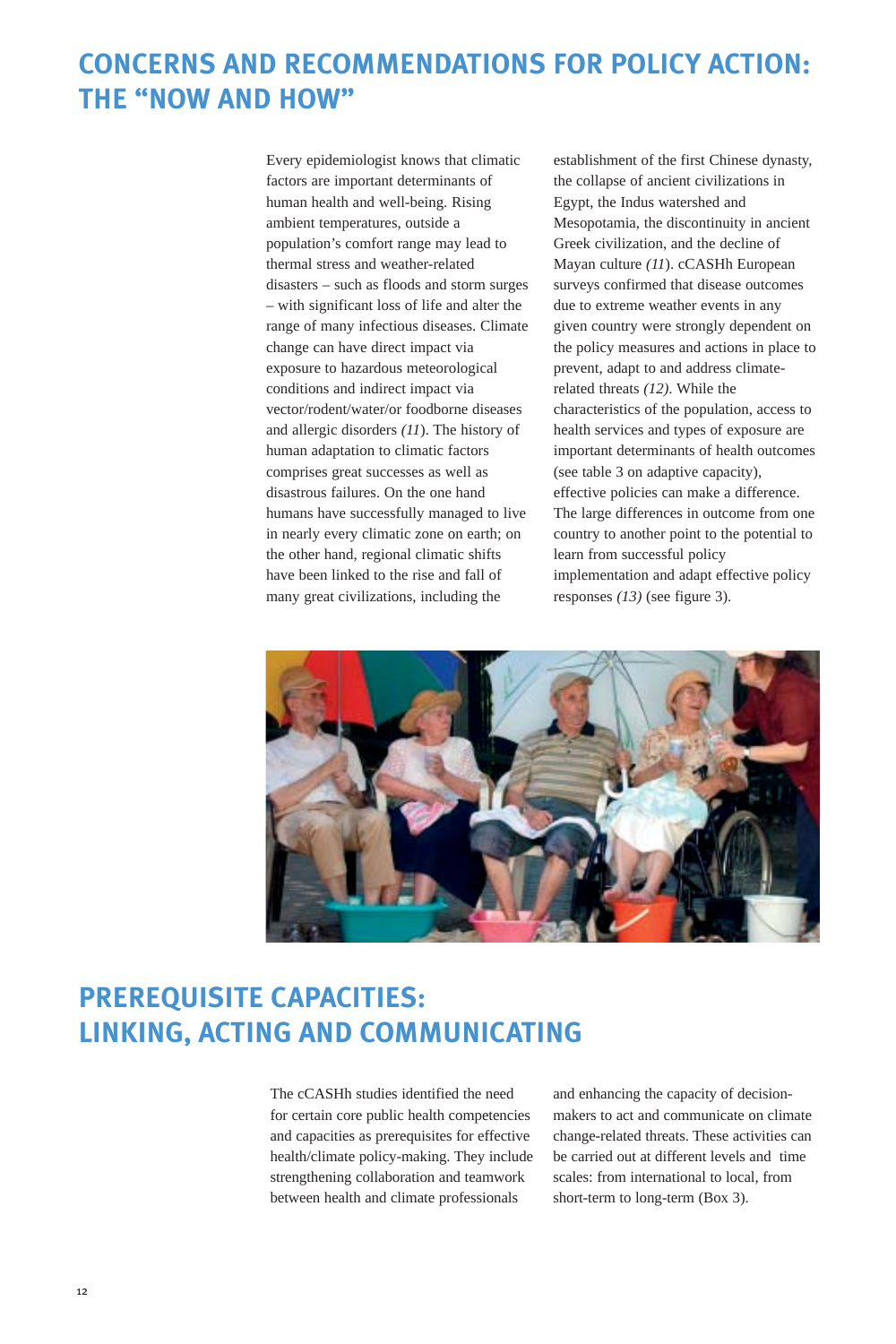## $\rightarrow$  **Box 3. Summary of prerequisite capacities: Linking, acting and communicating**

**Climate-health linkage: Many tables, one agenda**

**Capacity to take action**

- **When to act**
- **Overcoming obstacles to action**
- **International support and solidarity "We are all in the same boat"**

**Communication- "Many voices, one song-sheet"**

## **Climate-health linkages: Many tables one agenda**

Public health and climate change stakeholders share the goal of increasing the ability of countries, communities and individuals to cope with the challenges likely to arise because of climate variability and change (Box 4). Addressing the health impacts of climate change requires integration of public health and climate change knowledge. For the integration to be successful, the

successfully implemented early warning revealed how effective joint working is *(15)*.

Early warning systems are most effective with:

- sufficiently accurate forecasts available for the population of interest;
- robust understanding of the effects of climate on health;









climate change community must understand how health is different (what distinguishes it from other climatesensitive systems or sectors), and the public health community must understand how climate change is different (what distinguishes anthropogenic climate change from other risk factors to human population health) *(14)*. Integration requires reciprocal understanding of terminology, goals and methods. Beyond this it requires working together to achieve the goal of reducing deaths, disease and disabilities. Lessons learned from some

- effective response measures within leadtime provided by the warning;
- a community that is able to provide the needed infrastructure and action;
- integration of "end-users" into planning and communication; and
- monitoring, evaluating and adjusting of systems as needed.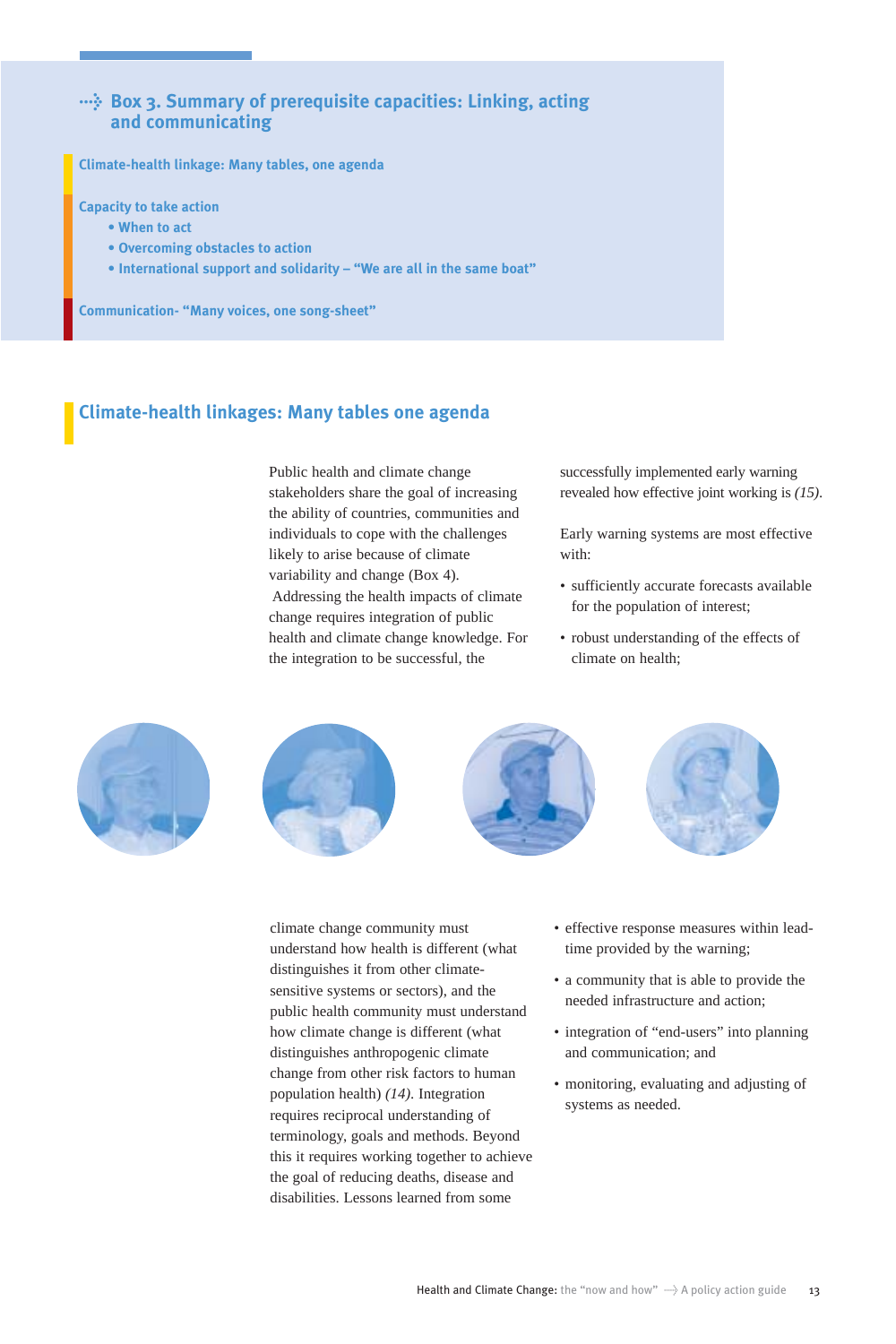## $\cdot\cdot\cdot$  **Box 4. Mitigation and adaptation**

In the terminology of climate change, mitigation refers to actions that limit the amount and rate of climate change (the exposure) by constraining the emissions of greenhouse gases or enhancing their sinks. Adaptation, in contrast, refers to any actions undertaken to avoid, prepare for or respond to the detrimental impacts of observed or anticipated climate change. Mitigation and adaptation vary significantly in their scope, types of actions, characteristic spatiotemporal scales and principal actors. Mitigation is the only strategy that can reduce impacts of climate change on all systems and on a global scale but it requires international cooperation and takes a long time to become fully effective because of the inherent inertia of the climate system. Adaptation is limited to specific climate-related risks in human systems on a local or regional level and over a shorter time.

Adaptation also refers to the process by which adaptive measures are implemented: it can be immediate and intuitive (for example, buying a fan to cope with the heat), but it can also involve a long process of information collection, planning, implementation and monitoring (for example, setting up early-warning systems). The terms "autonomous adaptation" and "planned adaptation" are generally used to distinguish between these two types, even though the distinction is not always sharp *(14)*.

## **Capacity to take action**

Commonly posed policy-maker questions are "when should I act?" and "how safe is safe enough?" *(13)*. The answer is, of course, that it depends upon the existing risk criteria, the magnitude of the threat, the applicable local social norms and the availability of cost-effective interventions. Many things need to be considered when



contemplating taking action to reduce health risks posed by different climate change factors. To make decision-making even more complicated, these factors are not static. Existing risk management policies and measures might appear sufficient at the current levels of risk, but might become insufficient at higher levels or when faced with more frequent and intense events.

A key message from the research is that the measures considered in adapting to future climate change are, in general, not new, and that most of them build on wellestablished public health approaches.

Likely responses include:

- strengthening of effective surveillance and prevention programmes;
- sharing lessons learned across countries and sectors;
- introducing new prevention measures or increasing existing measures;
- development of new policies to address new threats *(16,17)*.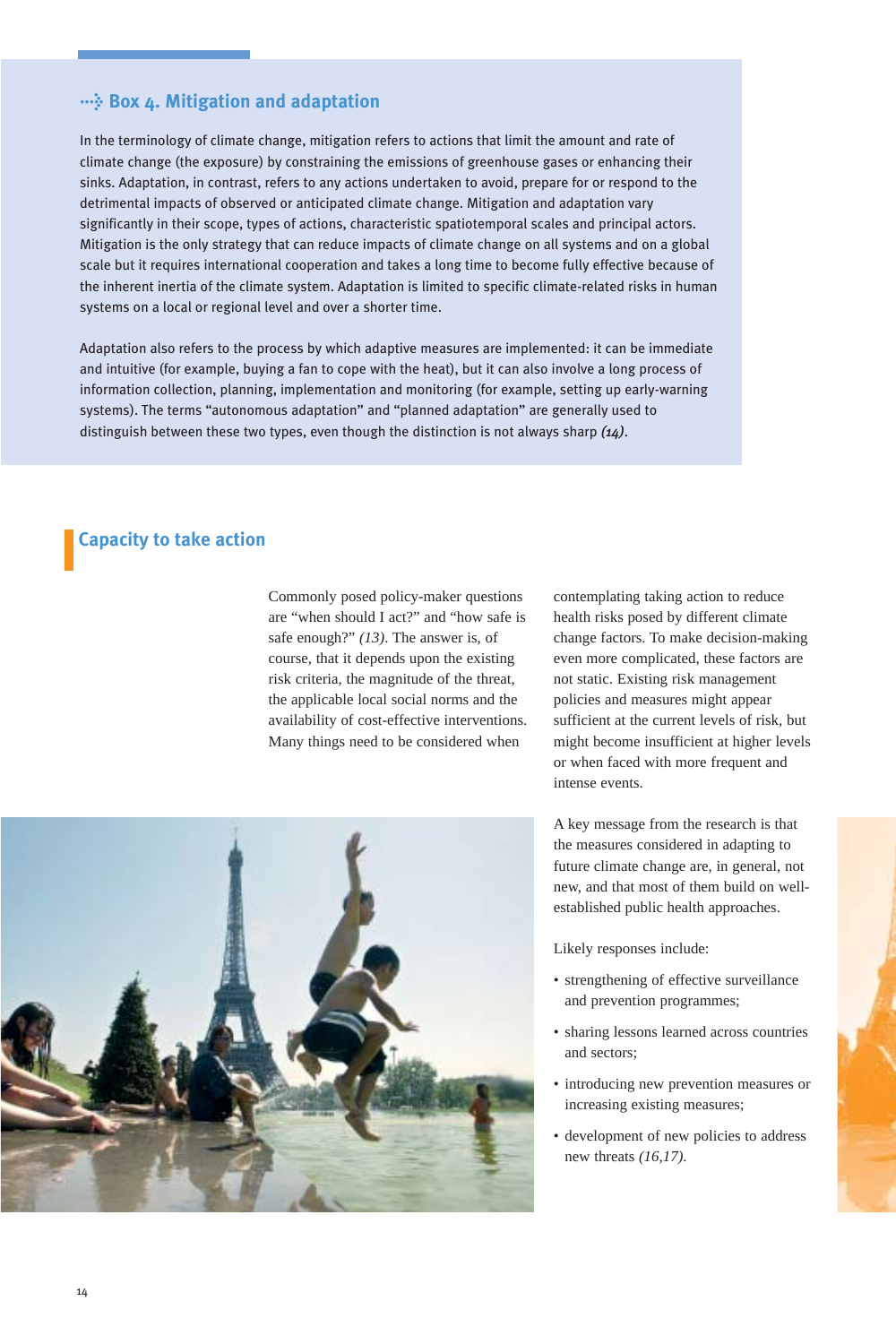#### **When to act?**

The cCASHh study provides some guidance here. In general, early action was found to be most possible and important when:

- action measures have already been shown to be effective under current climate conditions;
- severe impacts are possible (for example, high mortality from heatwaves);
- multisectoral alliances, partnerships and networks are in place;
- adaptation measures have a long lead time (for example, changing infrastructure to reduce the extent of an urban heat island effect);
- decisions have long-term effects (for example, building settlements in areas that are at risk of flooding); and
- there is a need to reverse trends that threaten adaptive capacity.

Delaying action can be a rational adaptation strategy if the risks are moderate and response measures can be introduced quickly when most needed or if the cost of adaptations are exceedingly high given the level of uncertainty.

#### **Overcoming obstacles to action**

Key obstacles to action include lack of awareness of the potential health impacts of climate change, a perception that the problem is too big and distant, a perception that solutions are outside of health sector competence and response control, competing priorities, the lack of a strategic framework and disorganized topdown initiatives. cCASHh studies identified some ways different policymakers have overcome these obstacles, including raising awareness, prioritizing action based on differential impact on vulnerable populations, now and how arguments for five key action areas (see discussion below), practical advice on integrating health and climate action, risk management and communication and community-based interventions.

The cCASHh assessments identified several effective community and neighbourhood level interventions aimed at reducing the risks from climate change, including taking care of the elderly during heat-waves *(15)*, neighbourhood flood evacuation plans *(18)*, community-based risk communication of specific infectious disease protection measures *(19)* and consideration of local knowledge and perspectives in the planning process.

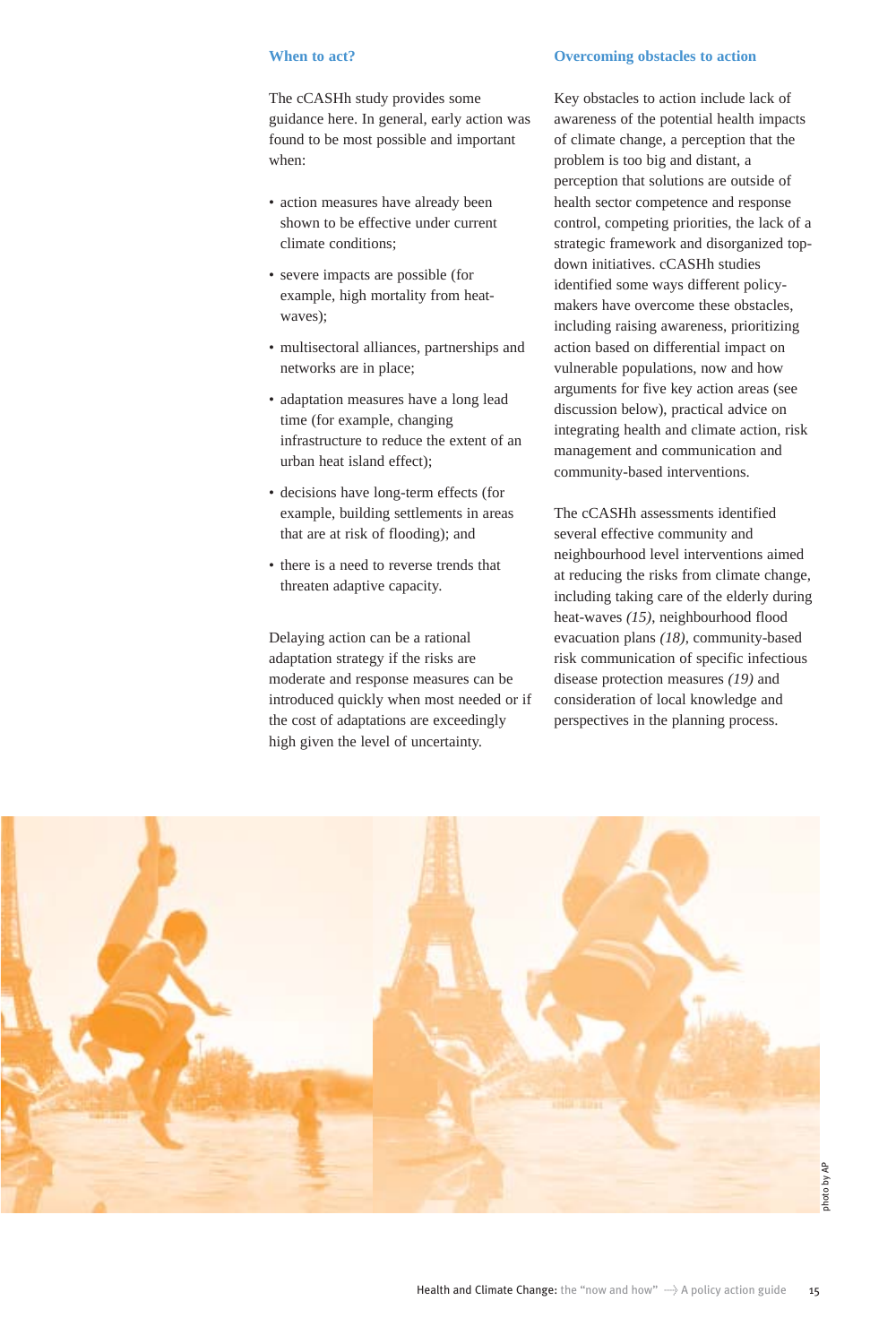#### **International support and solidarity: "We are all in the same boat"**

National and local action can be stimulated, learned from and supported from the outside. There are numerous international legal and moral frameworks that allow direct or indirect action to reduce the health impacts of climate change. The most direct way of action is through the United Nations Framework Convention on Climate Change (UNFCCC), which recognizes the need for adaptation policies, stipulating that developed countries will assist in paying the adaptation costs of the most vulnerable countries. At the European level, it is recognized that there is a need to decrease vulnerability and increase resilience to the

effects of climate change. Adaptation will require additional research to predict the impacts at regional levels in order to enable local and regional public and private sector actors to develop cost-effective options.4 This has been addressed in the 2nd European Climate Change Programme, which expects to develop a Green Paper on adaptation to climate change for the European Union.

There are numerous important indirect instruments that might further enhance adaptation to climate change. For example the Convention on the Protection and use of Transboundary Watercourses and International Lakes has developed guidance for flood prevention and a protocol on water and health.

## **Communication: many voices, one song-sheet**

Awareness-raising and information activities will be needed to better communicate "real" threats and preventive actions that can be taken by individuals to reduce their risk of climate-sensitive diseases. An important pan-European need is accurate and timely information for citizens. In particular there is a need for a more strategic approach to those at risk and those who can play a part in enhancing adaptability. cCASHh surveys reveal a limited public or policy-maker appreciation of the risks of climate change and variability and what to do about them, partly because of the obstacles noted above, that is, the perception that problem is too big to manage, outside of the health sector and the impacts are long-term. There are many uncertainties, both scientific and political, that must also be communicated effectively. Policy-makers often avoid this because it is seen as revealing ignorance and weakness. Crisis and risk communication experiences (Box 5) point to the counter-intuitive aspects of uncertainty communication;

namely, if one does not deal with uncertainties with clarity and candour one risks losing trust and worsening fear and insecurity.

The choice of which polices and measures to implement and the timing of their implementation is best shaped by responsible authorities with active participation of civil society, especially those likely to be affected by the policy choice.

*4 Communication from the European Commission to the Council of Europe, the European Parliament, the European Economic and Social Committee, and the Committee of the Regions on Winning the Battle Against Global Climate Change (COM (2005) 35, Brussels 9.2.2005).*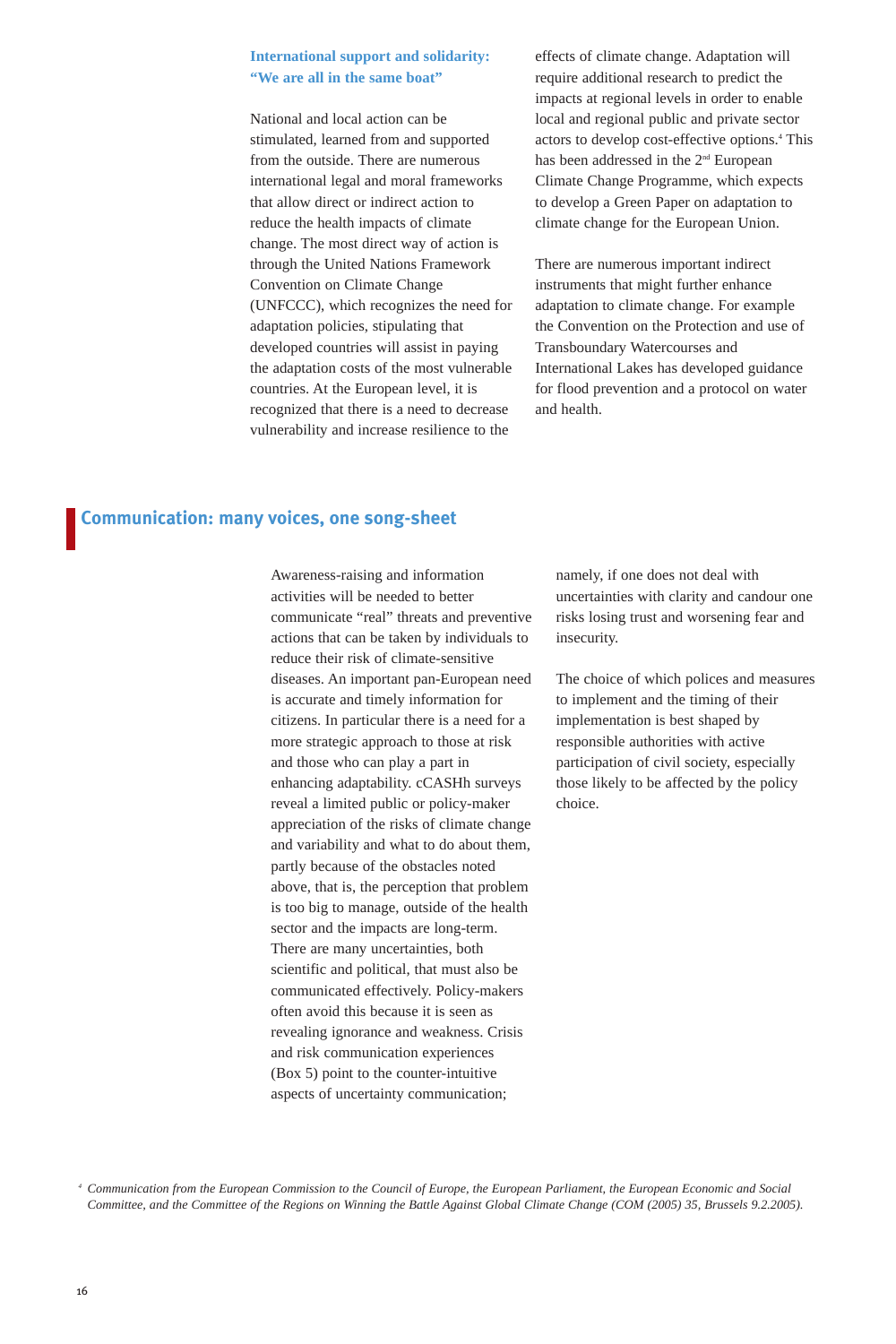## $\rightarrow$  **Box 5. Climate change and health: communicating risk and uncertainties (adapted from WHO Outbreak communication guidelines, 2005)**

Communication, generally through the media, is a key feature of the climate change/health environment. Unfortunately, examples abound of communication failures which have delayed action, undermined public trust and compliance and unnecessarily prolonged economic, social and political turmoil. Some key considerations, based on best practice examples are listed below.

#### **Trust**

The overriding goal is to communicate with the public in ways that build, maintain or restore trust. This is true across cultures, political systems and levels of development. Trust in communicating with the public is critical in both directions. Evidence shows that public panic is rare and most rare when people have been candidly informed.

#### **Announcing early**

The parameters of trust are established in the first official announcement. This message's timing, candour and comprehensiveness may make it the most important of all communications.

#### **Transparency**

Maintaining the public's trust throughout an event requires transparency (communication that is candid, easily understood, complete and factually accurate). Transparency characterizes the relationship between the event managers and the public. It allows the public to view the information-gathering, risk-assessing and decision-making processes associated with outbreak control.

#### **The public**

Understanding the public is critical to effective communication. It is usually difficult to change preexisting beliefs unless those beliefs are explicitly addressed. And it is nearly impossible to design successful messages that bridge the gap between the expert and the public without knowing what the public thinks.

- Early risk communication was directed at informing the public about technical decisions (known as the "decide and tell" strategy). Today, risk communicators teach that crisis communication is a dialogue.
- It is the job of the communicator to understand the public's beliefs, opinions and knowledge about specific risks. This task is sometimes called "communications surveillance".
- The public's concerns must be appreciated even if they seem unfounded.
- Risk communication messages should include information about what the public can do to make themselves safer.

#### **Planning**

Risk communication should be incorporated into climate change/health activities, whether extreme planning for major events, advice on behavioural measures to prevent infectious diseases or all aspects of an outbreak response.



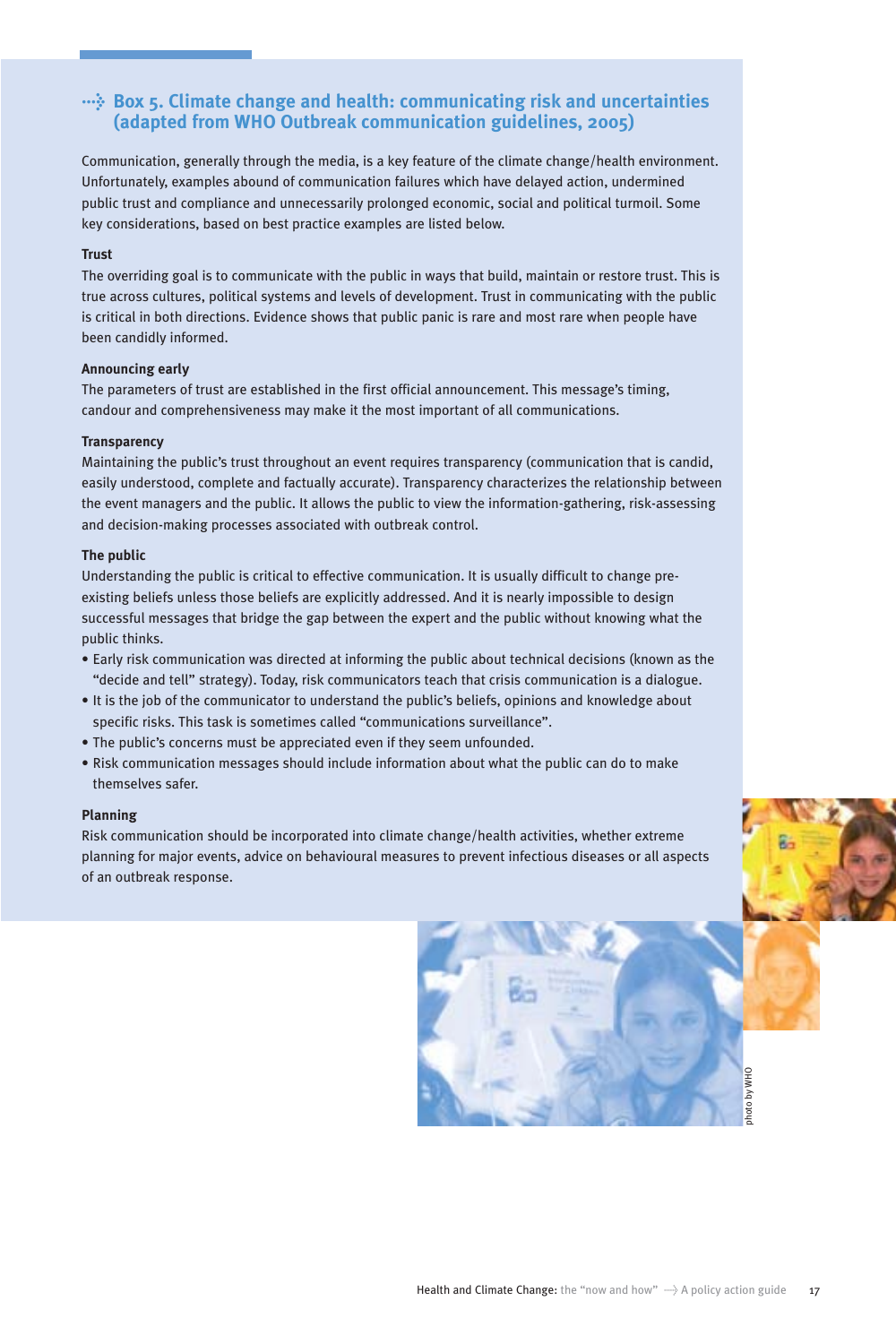# **THREAT-BASED CONCERNS AND POLICY RECOMMENDATIONS**

The cCASHh study assessed the impacts of heat-waves and extreme events on human health and the impacts of climate change on vector/rodent/foodborne

diseases and allergic disorders (Figure 2). This section summarizes the results and describes "now" and "how" strategies.

#### FIGURE 2. THE REALTIONSHIP BETWEEN REGIONAL WEATHER CHANGES, EXPOSURES AND HEALTH OUTCOMES



## **Thermal stress: heat-waves**

#### **Why action now?**

cCASHh surveys show that Europe is not well-prepared to cope with "unexpected"

extreme thermal stress events (see table 1 and Box 2) *(20)*. In western Europe alone, 35 000 excess deaths were reported in the 2003 heat-wave. There appears to be a

#### TABLE 1. EXCESS MORTALITY IN AUGUST OF 2003 IN SELECTED AREAS AND COUNTRIES *(11)*\*

| Country                    | <b>Excess mortality</b> |
|----------------------------|-------------------------|
| Baden-Württemberg, Germany | 1410                    |
| Belgium                    | Not significant         |
| <b>England and Wales</b>   | 2091                    |
| France                     | 14802                   |
| Italy                      | 9704                    |
| Portugal                   | 1854                    |
| Spain                      | 3166                    |
| Switzerland                | 960                     |
| The Netherlands            | 650                     |

\* *Studies used different denominators and reference periods to estimate excess mortality*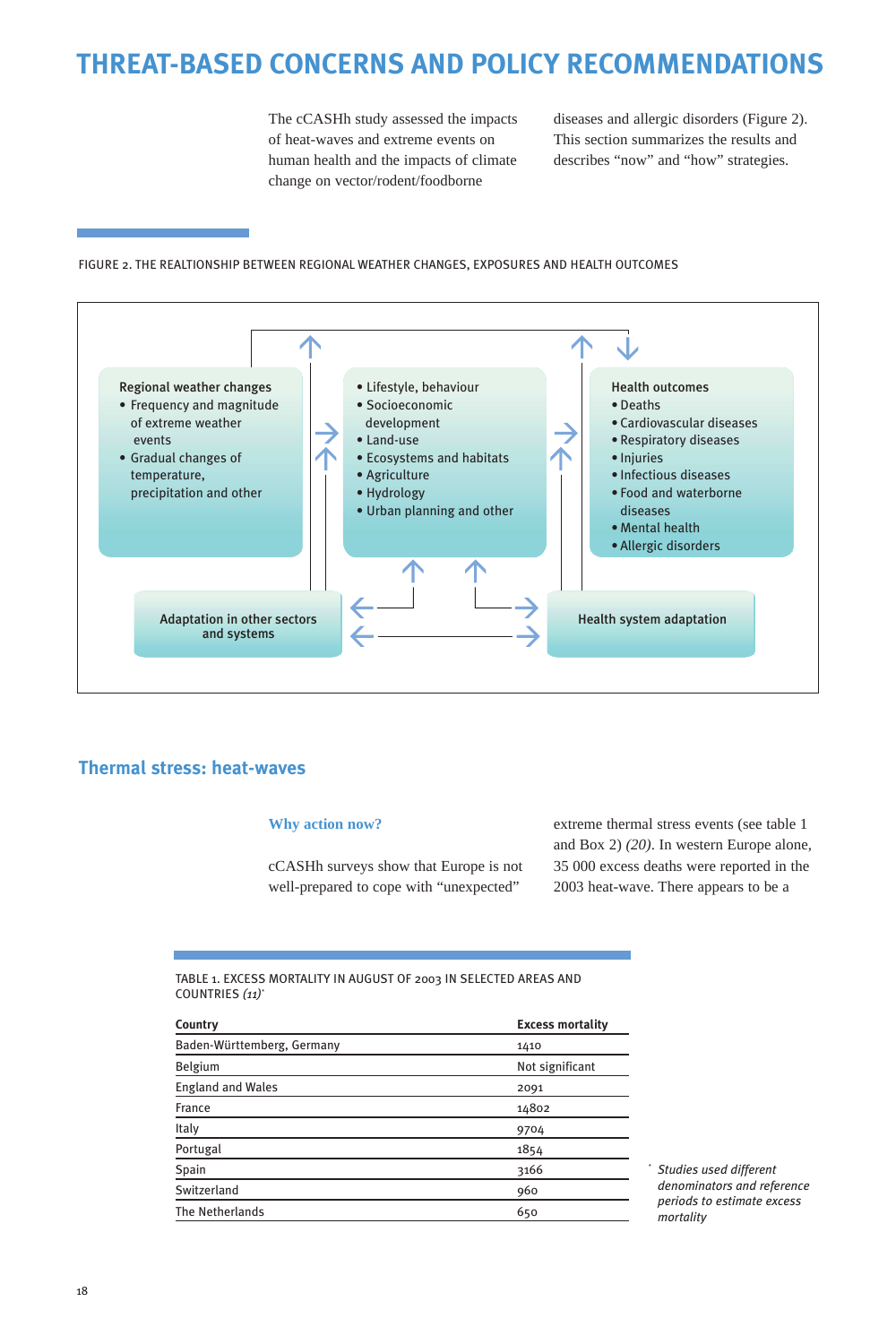direct relationship between death rates and thermal stress that differs by climatic zone, geographic area and demographic situation *(15)*. In the United Kingdom a 250% increase in heat mortality has been estimated for the 2050s, and in Portugal, it was estimated that by 2020s, heat mortality would range between 5.8-15.1 deaths per 100 000 in comparison to a baseline of 5.4-6 deaths per 100 000 *(21)*.

#### *Risk groups and factors are identifiable.*

Deaths from heat stroke, cardiovascular, renal, respiratory and metabolic disorders were reported in the over 65 age group. People most at risk suffer from chronic diseases, take certain medications and are not physically fit. Several environmental, social and health-care-related risk factors, contribute to higher levels of mortality, most importantly living in the city, being alone, living on high floors. Early-summer heat-waves are associated with higher mortality than late season heat-waves. The increasing number of older people in Europe and their increasing social isolation are likely to increase the size of the population at risk from heat *(20, 22–43)*.

Housing with no cross ventilation or shading devices is associated with excess mortality. One strong trend over the past 20 years is a decrease in ventilation – people close their windows due to the fear of crime, outdoor noise and air pollution, especially at night when ventilation is important. Interestingly, there is little evidence that morbidity is rising during heat-waves although some increased emergency admission for renal and respiratory diseases has been observed in the elderly and children in London *(44)*. Stressful weather and high levels of air pollutants have independent adverse effects on daily mortality. The atmospheric conditions during the 2003 heat-wave contributed to increase of tropospheric ozone and particulates concentration in many areas of Europe and a part of the

increased mortality in that period has been attributed toair pollution *(45, 46)*. There is some evidence that mortality can be reduced by strengthening and implementing early warning systems, strengthening health system preparedness and response and planning cities and housing. Only a few countries<sup>5</sup> have implemented heat-wave prevention and response plans including strategies for identifying vulnerable subgroups, health monitoring, population advice, and financial incentives to encourage vulnerability reduction. Studies carried out in the Czech Republic and Italy have shown that people who are ill are particularly willing to pay more to reduce their exposure to heat-related impacts *(15, 47, 48)*. Climatologists now consider it very likely that human influence on the climate system has at least doubled the risk of heat-waves like that of 2003, of which associated mortality could have been an early signal of the health impacts of climate change for which Europe is probably insufficiently prepared *(49–51)*.

#### *The costs of inaction are large.*

A contingent valuation survey was carried out to estimate the benefits of reducing the risk of dying during heat-waves. The survey questionnaire was administered to adults 30–75 years old in the Czech Republic and Italy. It was estimated for the city of Rome, that the monetized mortality damages of the heat-waves in the absence of planned adaptation programmes would be  $\in$  281 million for the year 2020 (in 2004 Euros) *(52, 53)*.

#### **Policy action options: "How" strategies**

Policy options include early warning systems, health system preparedness and response, urban planning and housing improvements.

A comprehensive early warning system should involve multiple agencies, such as city management, public health and social services and emergency medical services *(54)*. Poor communication between

*<sup>5</sup> A heat warning survey of meteorological agencies found that with the exception of Lisbon and Rome, no heat health warning systems were in place before 2003. After 2003, cities in France, Germany, Hungary, Italy, Spain and the United Kingdom introduced or developed heatwave warning systems. A survey carried out with ministries of health throughout Europe found that only a few countries have implemented heat-wave prevention and response plans including strategies for identifying vulnerable subgroups, health monitoring, population advice,* and financial incentives to encourage vulnerability reduction. In 2004, France, Italy, Portugal and the United Kingdom began to include *heat-related health indicators in computerized rapid surveillance systems.*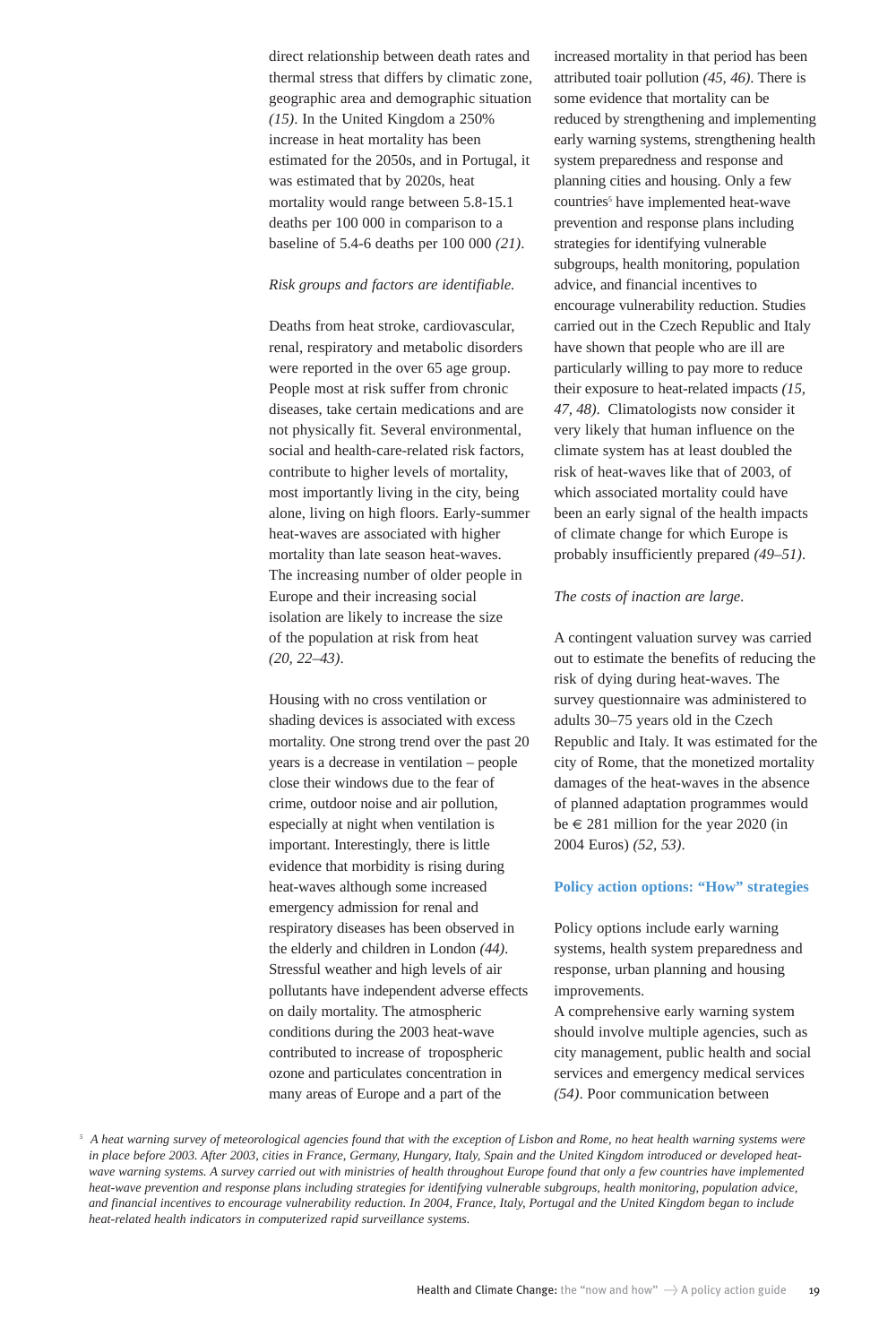meteorological services and the health agencies can prevent implementation of effective systems. Hospitals, primary care clinics and nursing homes should all be prepared for heat-waves. An emergency plan should be drafted and piloted, including education of doctors, nurses and other staff to identify heat problems and the most appropriate treatments. A personnel plan could also be developed so that extra staff is in place if needed. Education to advise people of appropriate behaviour during hot weather is an essential component of heat-death prevention. Many governments in Europe have issued advice on how to avoid heat-

related illness. Evidence points to the importance of combining practical advice on action with risk warnings. Air pollutant reduction measures might need to be taken during heat-waves. Future climate should be taken into account in the construction of new buildings and planning of new parts of cities in order to provide as much thermal comfort and protection against extreme events as possible. An important component of this is to use optimum methods and materials for space cooling. The reliance on energy-intensive technologies such as air-conditioning is unsustainable and can be considered a maladaptation.



# ohoto by STR, Reuters photo by STR, Reuters

## **Floods**

#### **Why action now?**

#### *Floods are among the most common natural disasters.*

They cause loss of life and economic damage in Europe. The frequency of great floods increased during the twentieth century, underscoring the need for measures to prevent their negative health impacts (55): deaths, injuries, diseases and mental disorders during the flood event and restoration, along with additional

effects brought about by major infrastructure damage, displacement of populations. Furthermore, there are indirect effects such as waterborne and vector-borne diseases, exposure to chemical pollutants released into floodwaters and food shortages *(55*). Interventions before, during and after floods can reduce short and long term health impacts (see table 3).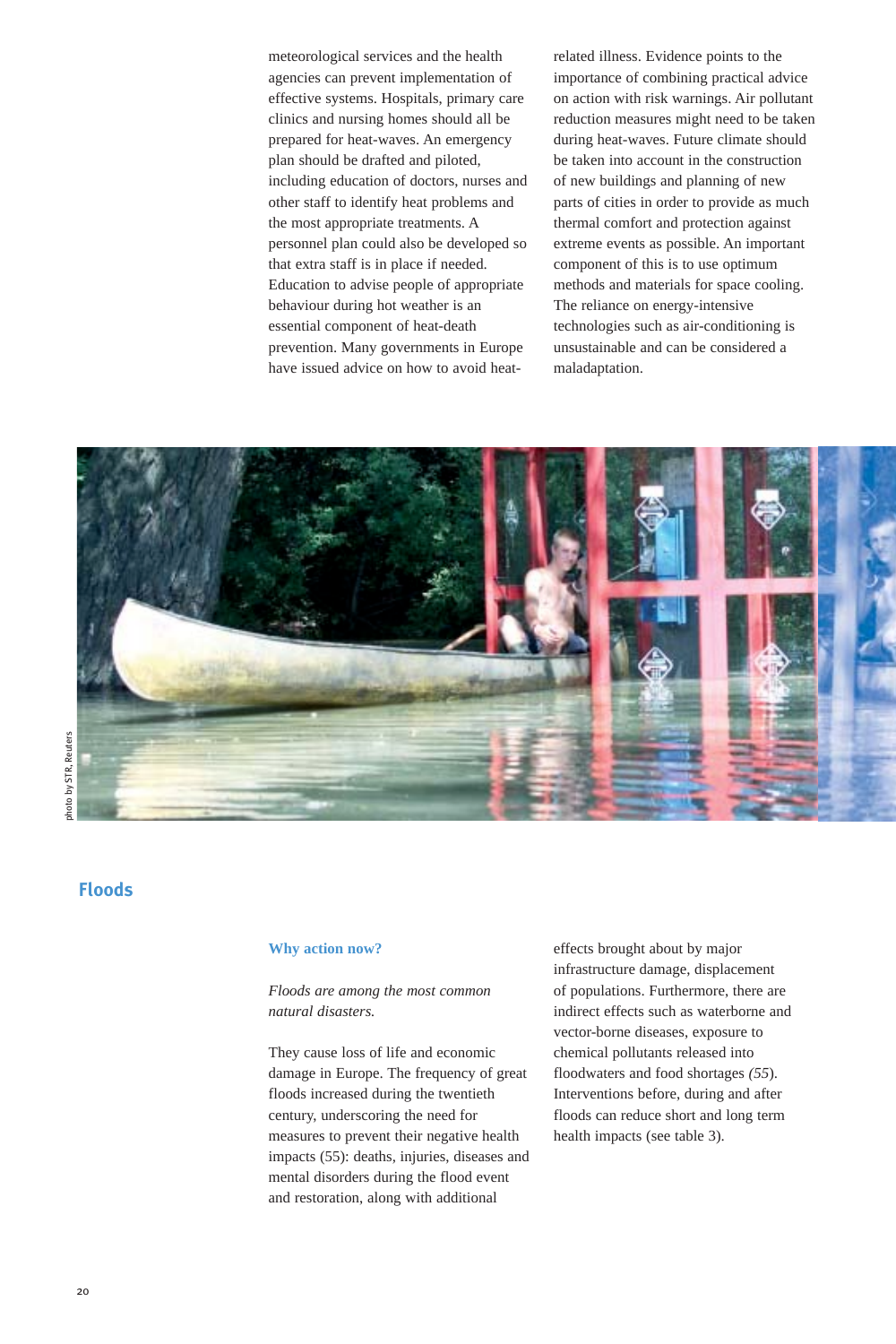#### *Chronic health effects are possible but rarely quantified.*

Exposure to flooding reportedly results in long-term problems including increased rates of anxiety and depression stemming from the experience itself, troubles brought about by geographic displacement, damage to the home or loss of with family possessions and stress in dealing with builders and other repair people in the aftermath. The persistence of flood-related health effects is directly related to flood intensity. Hospitals, ambulances, retirement homes, schools and kindergartens in flood-prone areas are at risk and evacuation of patients and vulnerable groups might represent a further risk.

A cCASHh survey with ministries of health throughout Europe found that although all the respondent countries had emergency intervention plans, no governments had strategies to prevent long-lasting health impacts from flooding or offered financial incentives for citizens to increase their ability to resist them *(54)*. Adverse health impacts from floods arise from:

- characteristics of the flood itself
- the amount and type of property damage
- whether flood warnings were received and acted upon
- the victims' previous flood experience and risk awareness
- relocation and other household disruption
- difficulty in dealing with builders and insurance companies
- pre-existing health conditions and susceptibility
- anxiety over a flood recurrence
- financial concern
- loss of security in the home and
- disruption of community life.

Although the extent to which climate change will affect the frequency and intensity of extreme weather events is still a subject of debate, there is no doubt that changes in land use and hydrology create multiplying effects when natural protection has disappeared.

#### **Policy action options: "How" strategies**

Prevention of floods and flood damage is mainly based on structural (dams, room for the river, etc.) and non structural (early warning, risk communication, etc.) measures. Flood prevention plans normally include environmental impact assessments (flood plains), communications strategies and land-use regulations *(56)*.



Providing accurate information on safe management of flood water during evacuation and clean-up is essential. There is a need to shift emphasis from disaster response to risk management, to improve flood forecasting, to establish early warning systems and to include health actors in the communication flow. Risk management in this area must cover a broad field, including health impact assessment of flood structural measures, regulations concerning building in flood prone areas, insurance policies, etc. The harmful effects of flooding can be reduced by building codes, legislation to relocate structures away from flood-prone areas and planning appropriate land use

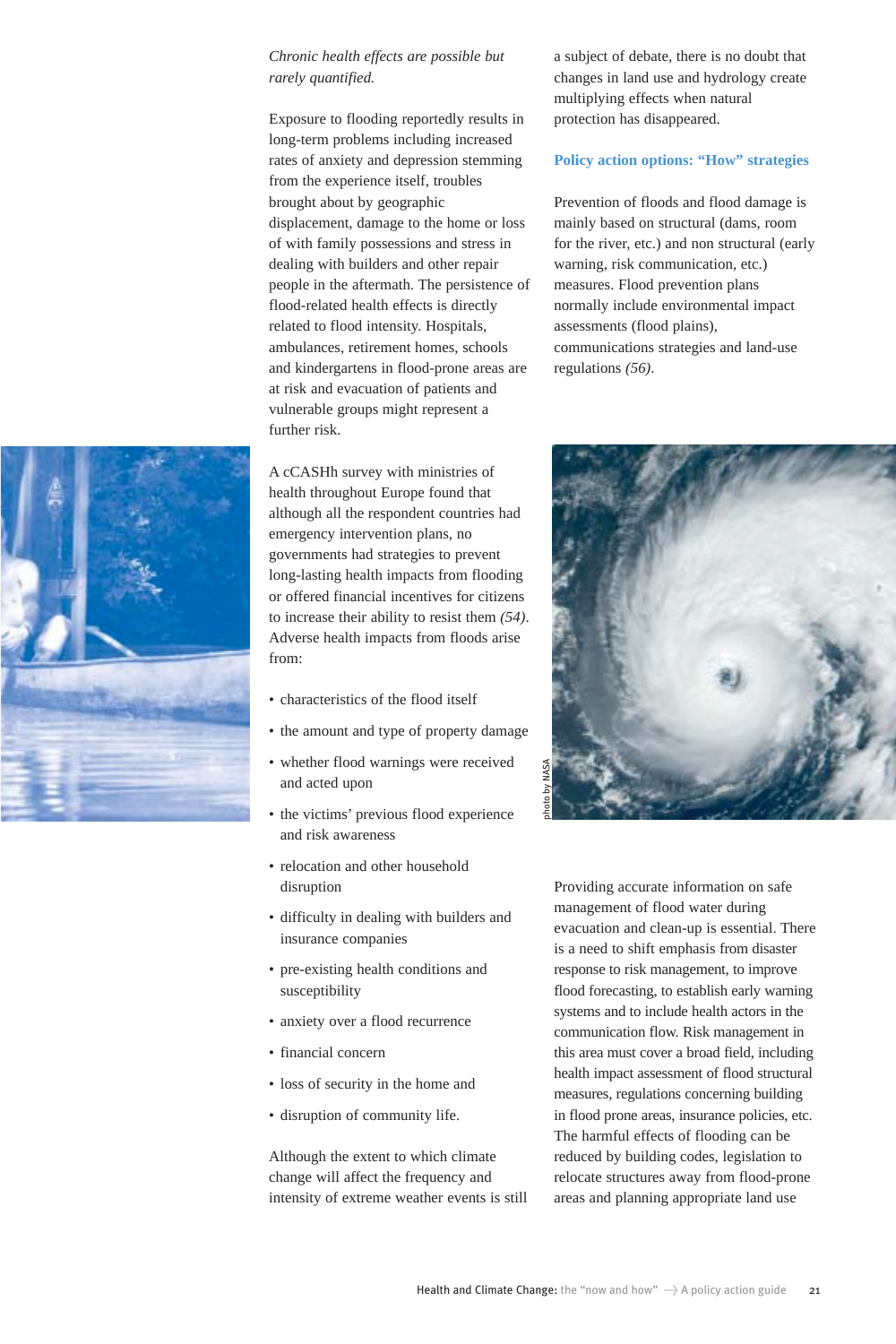and migration measures. Short and longterm health impacts can be reduced by appropriate interventions (see table 2). In the recent floods in Europe no major outbreak of communicable disease has been observed. This may be attributable to

the prompt response of public health authorities in ensuring safe drinking water, medical assistance and an effective emergency infrastructure. In countries where such are not available infectious disease outbreaks have been observed.

TABLE 2. HEALTH-SPECIFIC INTERVENTIONS TO REDUCE THE POTENTIAL IMPACTS OF FLOODS

| Health outcome and preventive measures                | <b>Intervention</b>                                          |
|-------------------------------------------------------|--------------------------------------------------------------|
| Pre-flood activities                                  | Pre-flood awareness-raising campaigns, with messages         |
|                                                       | targeted to different groups                                 |
|                                                       | Emergency planning                                           |
|                                                       | Inter-institutional coordination activities                  |
| Infectious diseases and other physical health effects | Treatment of respiratory problems and skin rashes            |
|                                                       | Treatment for mould and other exposures                      |
|                                                       | Treatment for strains and other effects of physical exertion |
|                                                       | Vaccination (e.g. hepatitis A) of general population         |
|                                                       | Boil water notices and general hygiene advice                |
|                                                       | Outbreak investigations where appropriate                    |
|                                                       | <b>Enhanced surveillance</b>                                 |
| Mental health outcomes                                | Post-flood counselling                                       |
| (anxiety and depression, etc.)                        | Medical assistance                                           |
|                                                       | Visits by health workers or social workers to vulnerable     |
|                                                       | people                                                       |

Source: *(18)*

## **Vector-borne diseases**



#### **Why action now?**

#### **Lyme borreliosis and tick borne encephalitis**

Climate is an important determinant of the geographic range of disease vectors, such as mosquitoes or ticks. cCASHh data and other studies have shown that the tick transmitting Lyme borreliosis and tickborne encephalitis (*Ixodes ricinus*) has spread into higher latitudes (in Sweden) *(19,57)* and altitudes (in the Czech Republic) *(58–66)* in recent decades and has become more abundant in many places.

Based on the results of the extended cCASHh reviews, it seems likely that climate change in Europe will: facilitate the spread of Lyme borreliosis and tickborne encephalitis (TBE) into higher

latitudes and altitudes and contribute to an extended and more intense Lyme borreliosis and TBE transmission season in some areas.

#### **Leishmaniasis**

While there is not current compelling evidence that sand fly and visceral leishmaniasis distributions in Europe have altered in response to recent climate change, cCASHh analysis points to a considerable potential for climate-driven changes in leishmaniasis distribution in the future. Sand fly vectors already have a wider range than the pathogen (*L. infantum*), and imported dogs infected with it are common in central and northern Europe. Once conditions make transmission possible in northern latitudes, the imported dog cases could act as a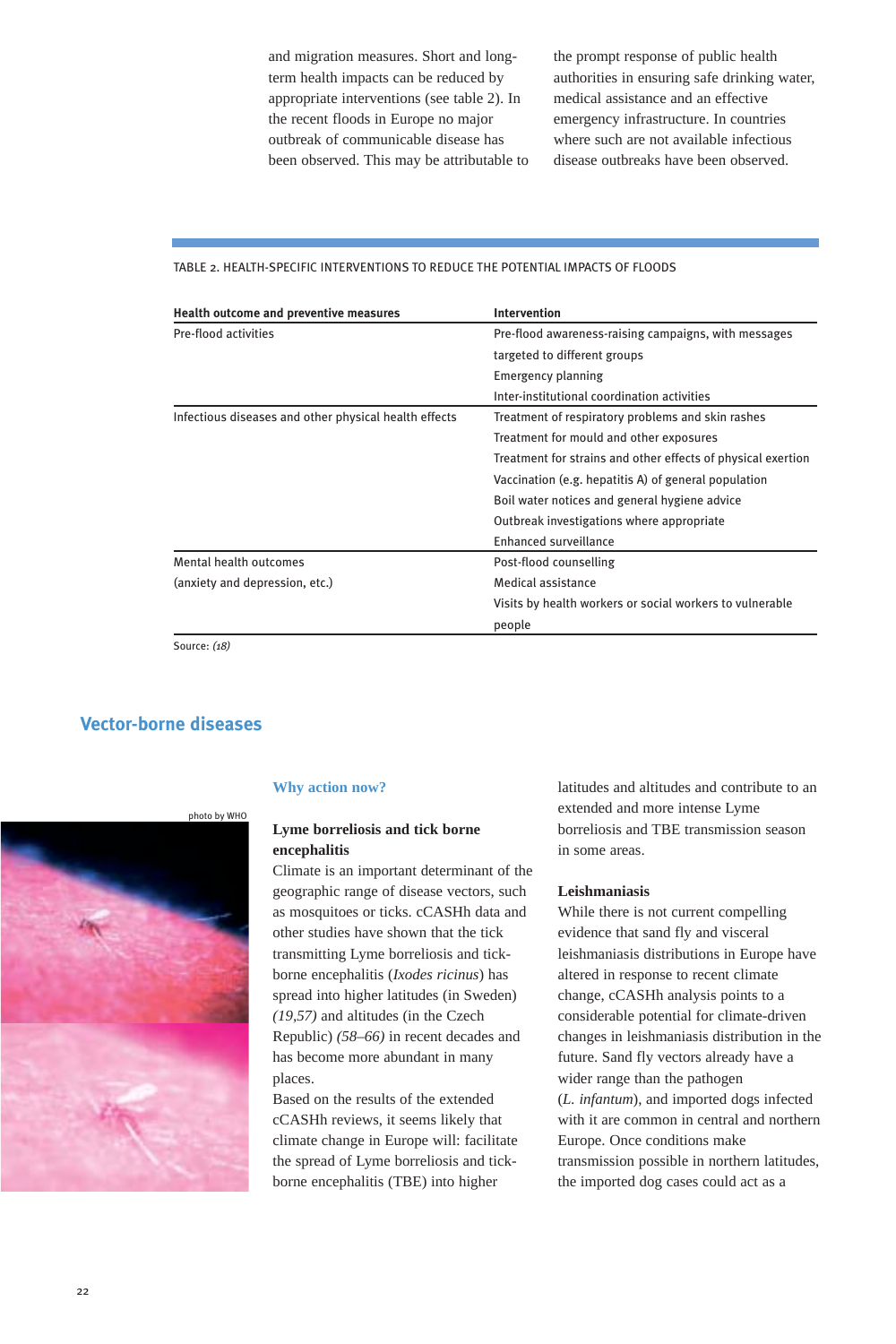source of new endemic foci. Climateinduced changes in sand fly abundance thus may increase the risk of the emergence of new diseases in the region *(67)*.

#### **Malaria**

Although several models predicted a potential increase of malaria in Europe (see box 6), there is agreement that the risk is very low under current socioeconomic conditions. Probably the greatest risk is in those eastern European countries where per capita health expenditure is relatively low, so that health services are less efficient at detecting and treating malaria cases and environmental measures to control mosquito distribution are poorly implemented *(68)*.

#### **West Nile fever**

There have been several hypotheses that climate change contributes to the re-emergence of West Nile fever in Europe. However, it seems most likely that this re-emergence is the result of a combination of factors including

favourable weather conditions, abundant mosquito vectors, infected migrating birds, local avian hosts, bridge vectors able to feed on both birds and mammals and susceptible population of equines and/or humans (as "dead-end" or occasional hosts) *(69)*.

#### **Hantavirus**

Hantavirus causes a rare infection that can cause haemorrhagic fever with renal syndrome (HFRS). It is transmitted from rodent to rodent through body fluids and excreta and only occasionally are humans infected. Theory suggests that changing climates have influenced rodents' migration patterns and the physiological viral adaptation processes. However, further research is needed to elucidate the relationships among climate change, rodents, viruses and humans *(70)*.

## $\cdot\cdot\cdot$  **Box 6. Malaria in Europe: is it really a threat?**

From a policy perspective, it is important to understand the various drivers of disease expansion and retreat. A variety of recent modelling efforts have shown that, assuming no future human-imposed constraints on malaria transmission, changes in temperature and precipitation could alter its geographic distribution and intensity, with previously unsuitable areas of dense human population becoming suitable for transmission *(71,72)*.

Projected changes include an expansion in latitude and altitude, and, in some regions, a longer season during which malaria may be present. Such changes could dramatically increase the number of people at risk. The potential for malaria and other "tropical" diseases to invade southern Europe is commonly cited as an example of the territorial expansion of risk. However, many of these diseases existed in Europe in the past and have been essentially eliminated by public health programmes. For example, in the early part of the twentieth century, malaria was endemic in many parts of southern Europe *(68,73,74)*, but its prevalence was reduced primarily via improved land drainage, better quality of housing construction and higher levels of socioeconomic development, including better education and nutrition. Any role that climate played in malaria reduction would have been small.

Note that this does not provide assurance that climate will not play a larger role in determining the future range and intensity of malaria transmission.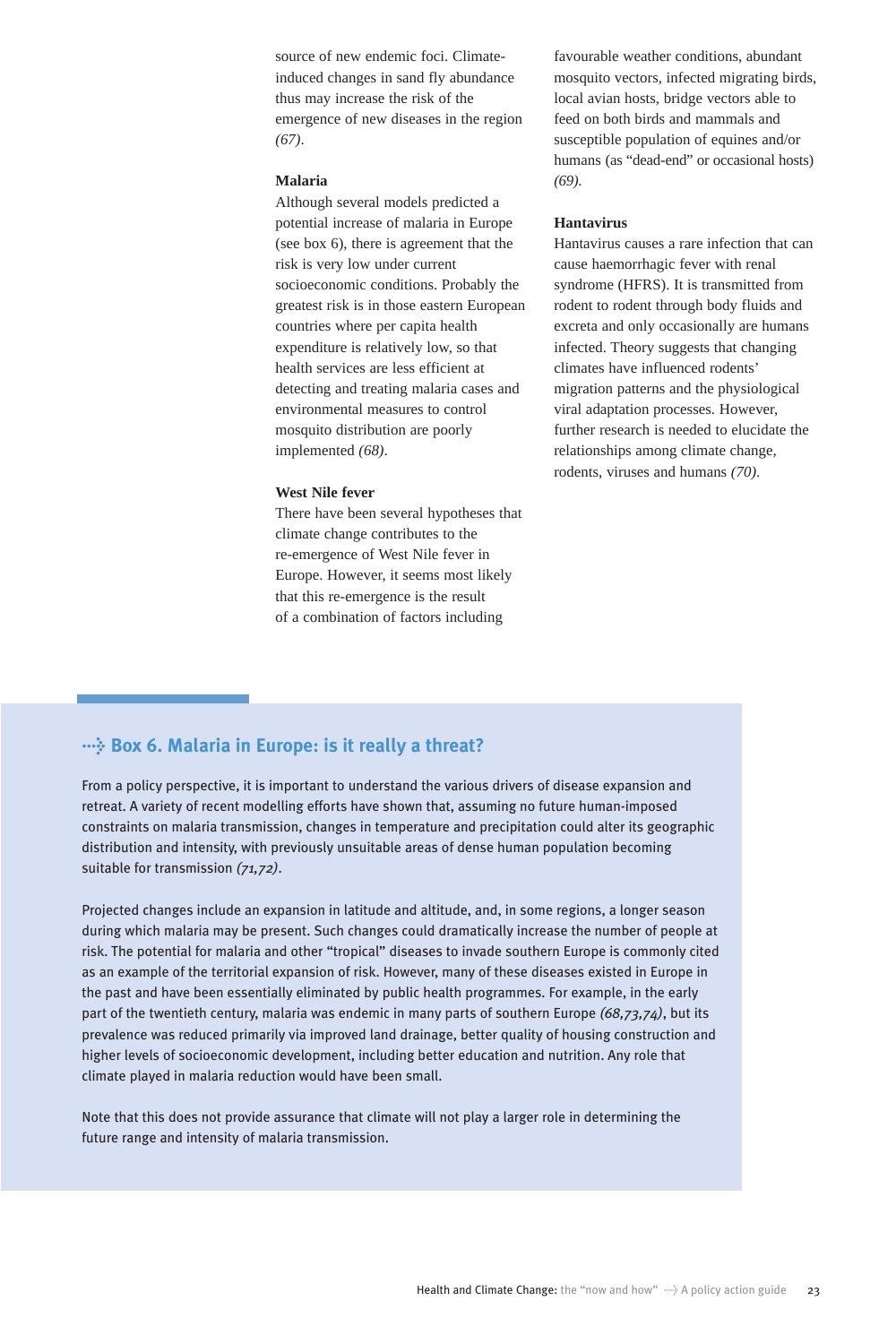#### **Policy action options: "How" strategies**

The measures currently available to control vector and rodent-borne diseases are disease-specific and can be broadly classified into diagnosis and treatment, vaccination, vector control, reservoir host control, information and health education and disease surveillance and monitoring.

Some specific measures might need to be strengthened in risk areas, such as TBE vaccination and raising the awareness on collective and individual protection measures, like wearing suitable clothing, and self- inspection after outdoor activities to early remove ticks. Leishmaniasis control strategies have varied little for

decades, but in recent years there have been exciting advances in diagnosis, treatment, and prevention. Important control strategies include local control of sandfly populations, the use of insecticideimpregnated dog collars, and targeted information to populations at risk as well as to public health personnel.

In order to capture early signs of climate induced changes active collaboration between veterinary services and health services is essential.

The European Region needs to be vigilant on new potential climate sensitive diseases and the expansion of existing once, also in relation with other environmental changes.

### **Foodborne and waterborne diseases**

#### **Why action now?**

Diarrhoeal diseases are one of the most important causes of ill health in Europe in children, from foodborne and waterborne infections. They are recognized to be highly sensitive to climate, showing strong seasonal variations in numerous sites *(75*). However, it is not possible to generalize the effects of weather on the transmission of pathogens, which depend upon the local situation, the pathogen and numerous environmental pathways. The effectiveness of national control programmes varies across countries, providing opportunities for decreasing current burdens of foodborne diseases.

#### **Salmonellosis**

cCASHh studies on foodborne diseases show that, in general, cases of salmonellosis, the most common foodborne disease, raise by 5-10% for each one-degree increase in weekly temperature, for ambient temperatures above about 5º C. The effect of temperature is most apparent when the temperature in the week before the onset of the illness is considered, thus indicating that inappropriate food preparation and storage rather than time of consumption is the most important factor. It was estimated

that temperature influences the transmission of infection in about 35% of cases of salmonellosis in England and Wales, Poland, the Netherlands, the Czech Republic, Switzerland and Spain. Rates of salmonellosis are declining in most countries in Europe, suggesting that improvement of current measures will be an effective adaptation to controlling salmonella under warmer climate conditions *(76–78)*.

#### **Campylobacter infections**

The role of weather in triggering shortterm increases in campylobacter infections has yet to be resolved. There are various potential transmission routes (water supplies, bird activity, fly activity and recreational contact) that could be affected by weather. However, the effect of shortterm increases in temperature on campylobacter transmission is, at most, weak, in contrast to that consistently observed with salmonella transmission *(76)*.

#### **Cryptosporidiosis**

Some notable outbreaks of waterborne diseases such as cryptosporidiosis have been associated with heavy rainfall *(79)*.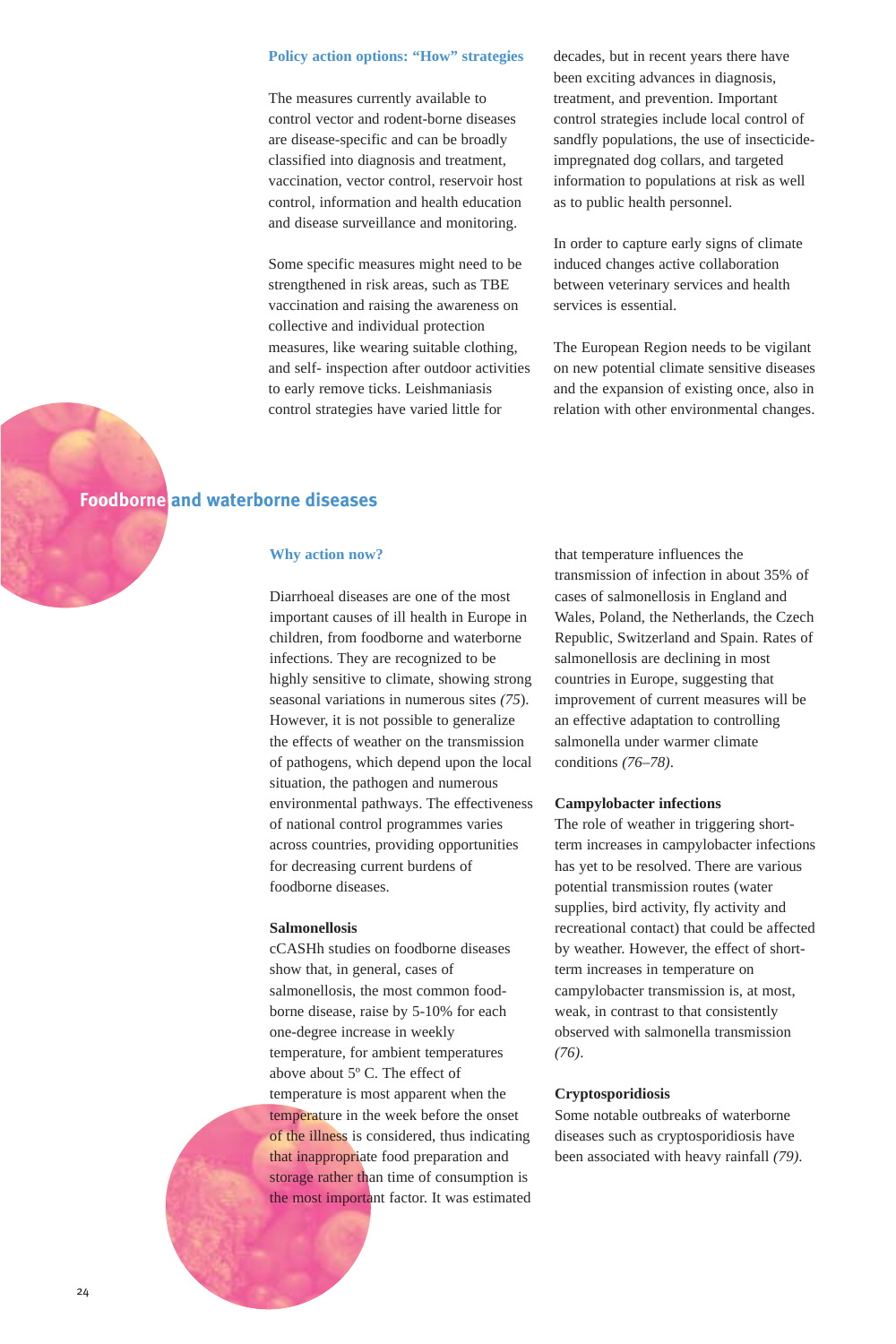

# ohoto by Emilio M. Dotto photo by Emilio M. Dotto

#### **Policy action options: "How" strategies**

Important mechanisms to prevent foodborne and waterborne diseases are surveillance and monitoring, microbiological risk assessment, risk management and risk communication. The number of cases of salmonellosis can be reduced by controlling and monitoring along the food chain. The level of implementation varies by countries. High level of control measures would need to be achieved with the potential climatic risks and potentially information on storage and food handling strengthened *(75)*.

The drinking-water and recreational protocol of the United Nations Economic Commission for Europe (UNECE) Convention on the Protection and Use of

Transboundary Watercourses and International Lakes calls upon countries to take all appropriate measures towards achieving:

- adequate supplies of wholesome drinking-water
- adequate sanitation sufficiently protective of human health and the environment
- effective protection of water resources used as sources of drinking-water and their related ecosystems from pollution
- adequate safeguards for human health against water-related diseases
- effective systems for monitoring and responding to outbreaks or incidents of water-related diseases.

## **Allergic disorders**

#### **Why action now?**

The prevalence of asthma, allergic rhinitis, allergic conjunctivitis and eczema in Europe increased during the second half of the twentieth century. Sensitivity to pollen allergens has also increased in many areas. The geographical distribution of plants with allergenic pollen and allergic

sensitivity to it varies greatly across Europe, but the average length of the growing season in Europe has increased by 10 or 11 days over the last 30 years. An earlier start and peak of the pollen season are more pronounced in species that start flowering earlier in the year. The duration of the season is extended in some summer and late-flowering species. Evidence is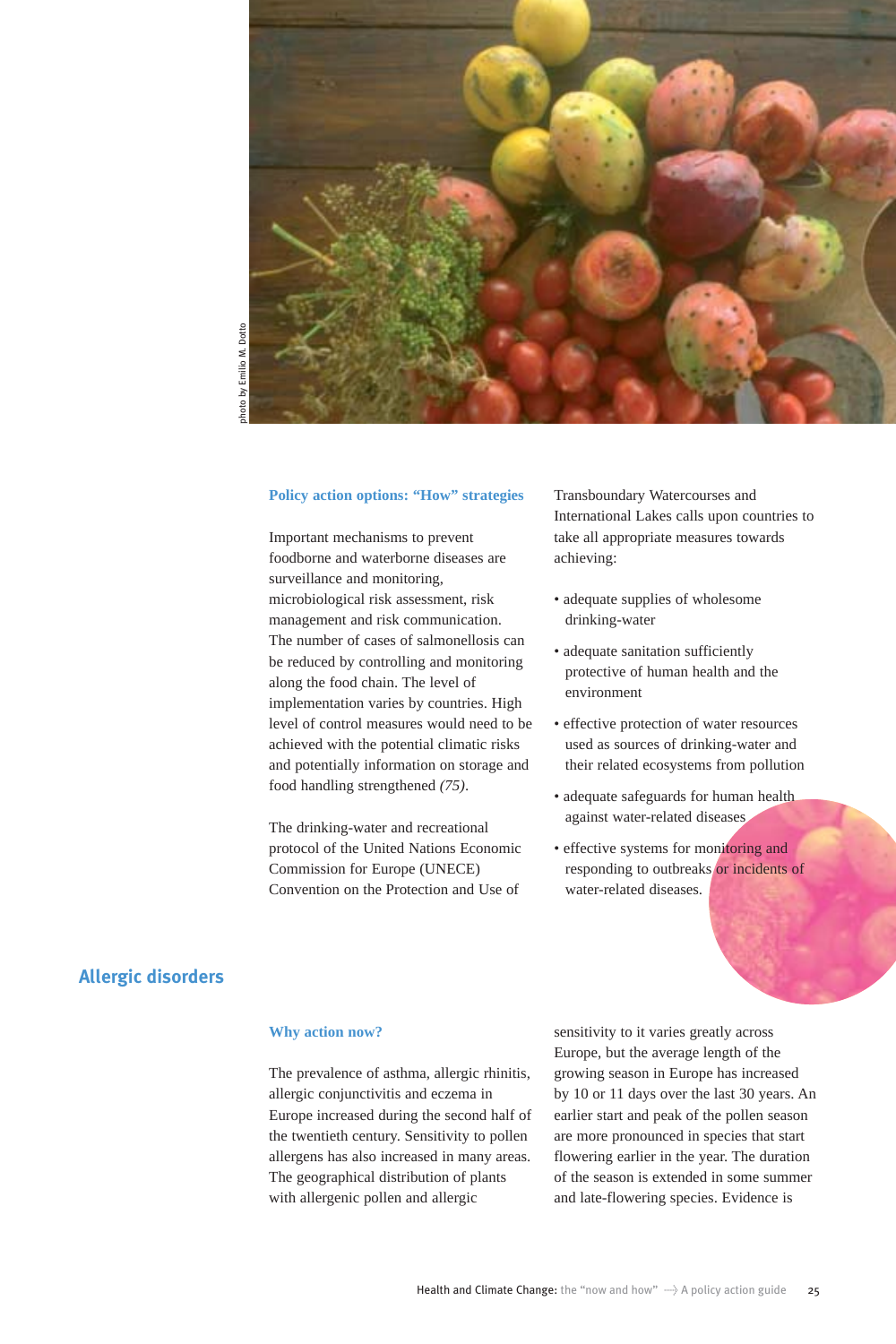growing that climate change might facilitate the geographical spread of particular plant species to new climatically suitable areas. Warming is likely to facilitate earlier onset and may extend the duration of flowering and pollen seasons for some grasses and weeds. Some species, such as ragweed and mugwort, present particular risks for health, and require land use measures, maintenance of public areas or eradication.

The relationships among changing climate, allergens and allergic disorders need to be further clarified, but precautionary action in improving pollen forecasting is advisable. Initial suggestions include setting up a working group to look at the potential impact of global change on allergic disorders in order to strengthen and systemize early warning systems *(80–83)*.

#### FIGURE 3. PREREQUISITS, ADAPTABILITY, ADAPTATION POSSIBILITIES AND NECESSITIES



## **IS EUROPE READY TO ADAPT TO THE CHANGING CLIMATE?**

Experts surveyed within the cCASHh study ranked income, equality, type of health care system, and quick access to information as most important factors enabling effective response to climate change. Countries in the WHO European Region vary tremendously in their response capacities *(84)*. Those with the highest adaptive capacities tend to have high incomes, universal health care

coverage and high access to information. Concerns were raised about a negative impact on "adaptability" in parts of Europe with rising inequalities, falling prevention investment and aging populations (Table 3; Figure 3).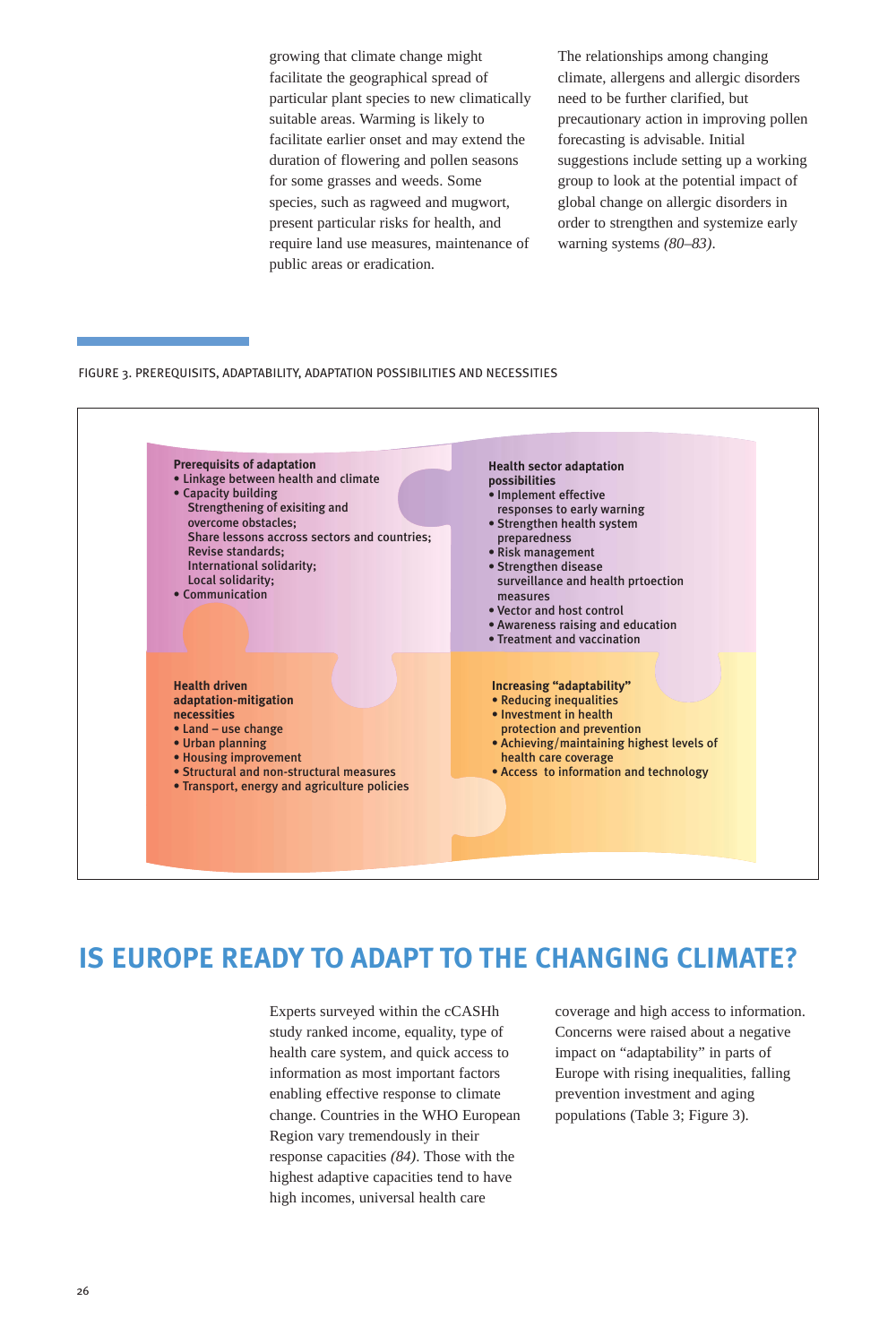TABLE 3. ADAPTIVE CAPACITY INDEX FOR 22 EUROPEAN AND CENTRAL ASIAN COUNTRIES. HIGHER INDEX VALUES MEAN HIGHER ADAPTIVE CAPACITY<sup>6</sup> (84)





*<sup>6</sup> For detailed information please access: http://www.feem.it/NR/rdonlyres/43C8E8E0-DDC1-402C-AA08-A62694C97FB7/1712/10606.pdf*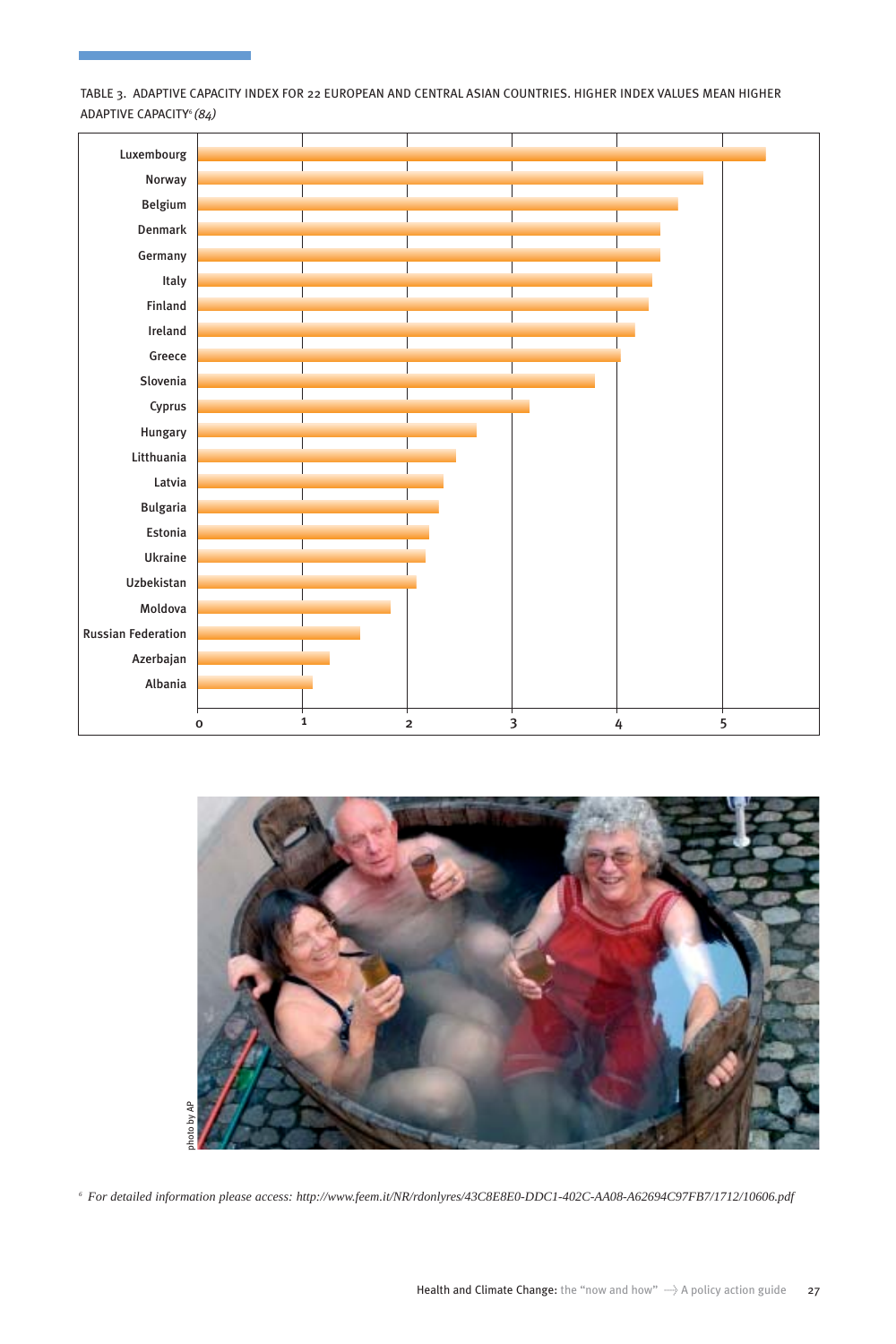## **CONCLUSION**

The cCASHh project has provided timely and critical information on "now and how" strategies for health threats from climate change. Many conclusions have been drawn from analysis of the health impacts of the 2002 floods and the 2003 heat-wave. This information is being used to design new policies and improve measures to address morbidity and mortality due to flooding and heat-waves. It is not apparent that improvements are taking place quickly enough in those risk areas where no recent disasters or emergencies have occurred.

While the "now and how" strategies outlined above have the potential to reduce the health risks associated with global climate change, they are clearly no panacea. For some diseases, no effective response measures are available now. Even if effective responses do exist, the availability of financial and other resources and the cultural acceptability of required behavioural changes often pose insurmountable barriers to implementation. Countries that already suffer from a considerable burden of climate-sensitive diseases will generally be unable to successfully adapt to the increased risks associated with climate change on their own. Hence any comprehensive long-term strategy for minimizing the risks associated with global climate change requires the combination of planned adaptation (now and how) and mitigation of climate change. International burden-sharing is needed to distribute costs of adaptation according to the vulnerability of countries to climate change.

The Ottawa Charter<sup>7</sup> identified peace and security as a prerequisite for health. Current experience points to the need to rethink this relationship. Political will and support for public health approaches may be seen as requisites to reducing fear and insecurities. Identifying ways to reduce the causal factors of climate change (mitigation) and effectively help populations and systems deal with risks and threats posed by climate change (adaptation), especially for vulnerable populations, can lead to a greater sense of security and control and result in improved population health.



*<sup>7</sup> Ottawa Charter for Health Promotion, First International Conference on Health Promotion, Ottawa, 21 November 1986 WHO/HPR/HEP/95.1*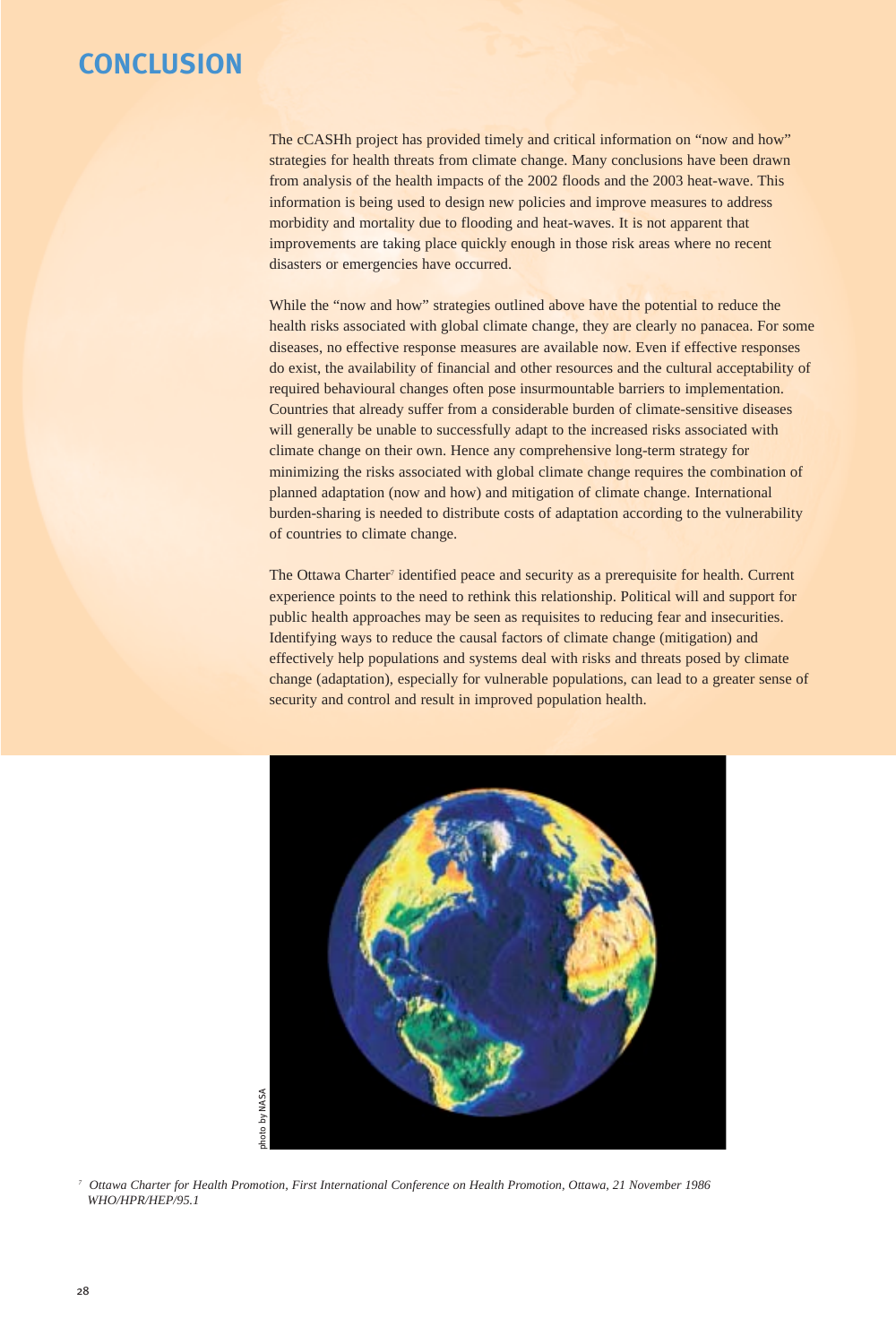## **ACKNOWLEDGEMENTS**

This publication was developed by Franklyn Apfel and Bettina Menne based on the information received from Anna Alberini, Roberto Bertollini, Aline Chiabai, Milan Daniel, Vlasta Danielova, Hans-Martin Füssel, Kristie L. Ebi, Gerd Jendritzky, Christina Koppe, Tom Kosatsky, Sari Kovats, Bohumir Kriz, Elisabet Lindgren, Michael van Lieshout, Tanja Wolf and Karin Zaunberger, and is based on the book *Climate change and adaptation strategies for human health* edited by B. Menne and K. Ebi. It summarizes the final results of the project Climate Change and Adaptation Strategies for Human Health (cCASHh-EVK2-2000-00070), funded by the European Commission and coordinated by Bettina Menne and Roberto Bertollini from WHO ECEH .

Many experts have directly contributed to this project by steering the work, writing background reports and articles and providing information and comments essential to its development. We would like to thank very much Ben Armstrong, Matteo Albrizio, Martha Anker, Annmaria Asp, Jürgen Baumüller, Cestmir Benes, Arieh Bitan, Ian Burton, Diarmid Campbell-Lendrum, Carlo Carraro, Dominique Charron, John Cowden, Clive Davies, Philippe Desjeux, Julio Díaz, Sally Edwards, Michael Ejov, Jan Erhart, Michele Faberi, Marzio Galeotti, Gretel Gambarelli, Andy Haines, Shakoor Hajat, George Havenith, Gloria Hernández, Jaroslava Holubova, Zdenek Hubalek, Charmaine Gauci, Peter Gerner-Smidt, Norman Gratz, Simon Hales, Daniela Janovska, Thomas G.T. Jaenson, Adam Jirsa, Ricardo Jorge, Richard J.T. Klein, Ivan Kott, Jan Kopecky, Zuzana Kristufkova, Katrin Kuhn, Kuulo Kutsar, Milan Labuda, Gudrun Laschewski, Alberto Longo, César López, Lena Malmström, Wieslaw Magdzik, Andreas Matzarakis, Pim Martens, Pierre Marty, Jan Materna, Fergus Nicol, Glenn McGregor, Anthony McMichael, Paul McKeown, Rennie M D'Souza, Kassiani Mellou, Torsten Naucke, Antonio Navarra, Fergus Nicol, Paulo Jorge Nogueira, Sarah O'Brien, Anna Paldy, Milan Pejcoch, Edmund Penning Rowsell, Hans Schmid, Scott Sheridan, Paul Sockett, Sue Tapsell, Hiroko Takasawa, Christina Tirado, Jaroslav Valter, Antti Vaheri, Theresa Wilson, Linda Wirén, Wilfrid van Pelt and Kamil Zitek.

Many experts participated in the several workshops and through their contributions allowed the project to grow. The coordinators would like to thank Lucien Abenhaim, Roger Aertsgeert, Bastien Affeltranger, Ingvar Andersson, Peter Baxter, Elena Borisova, Nick Brooks, Rui Calado, Sergio Castellari, Tanja Cegnar, Claude Chastel, Jean-Claude Cohen, Susanna Conti, Carlos Corvalan, Thomas Downing, Peter Duchaj, Andrea Ellis, Pascal Empereur-Bissonnet, Agustín Estrada-Peña, Veronique Ezratty, Vytautas Gailius, Benedek Goncz, Duane Gubler, Paolo Guglielmetti, Debarati Guha-Sapir, Cagatay Güler, Katarina Halzlova, Juhani Hassi, ˆMadeleen Helmer, Marika Hjertqvist, Sona Horvathova, Michael Hübel, Lyubomir Ivanov, Ilze Jansone, Geoff Jenkins, Anne-Marie Kaesbohrer, Wilhelm Kirch, Victor Kislitsin, Silvia Kostelna, Zbigniew W Kundzewicz, Jan Kyncl, Marco Leonardi, Otto Malek, Alexander Malyavin, Merylyn McKenzie Hedger, Paola Michelozzi, Thierry Michelon, Matthias Niedrig, Buruhani Nyenzi, Mikko Paunio, Armin Petrascheck, Günter Pfaff, Florin Popovici, Paul Reiter, Stefania Salmaso, Christiana Salvi, Darina Sedlakova, John Simpson, Jolanta Skrule, Alfred Spira, Jochen Süss, Viv Taylor Gee, Richard Tol, Jaroslav Valter, Els Van Cleemput, Thomas Voigt, Jaroslav Volf, Gary Yohe and Rudolf Zajac.

The coordinators would particularly like to thank Blessy Corda and Nicoletta di Tanno for their continuous efforts in managing the project and developing and updating the website. A warm thanks is also extended to all those institutions that supported the project, namely, the London School of Hygiene and Tropical Medicine, the National Institute of Public Health of the Czech Republic, Stockholm University, Fondazione Eni Enrico Mattei, Deutscher Wetterdienst, the Potsdam Institute for Climate Impact Research and the International Centre for Integrative Studies.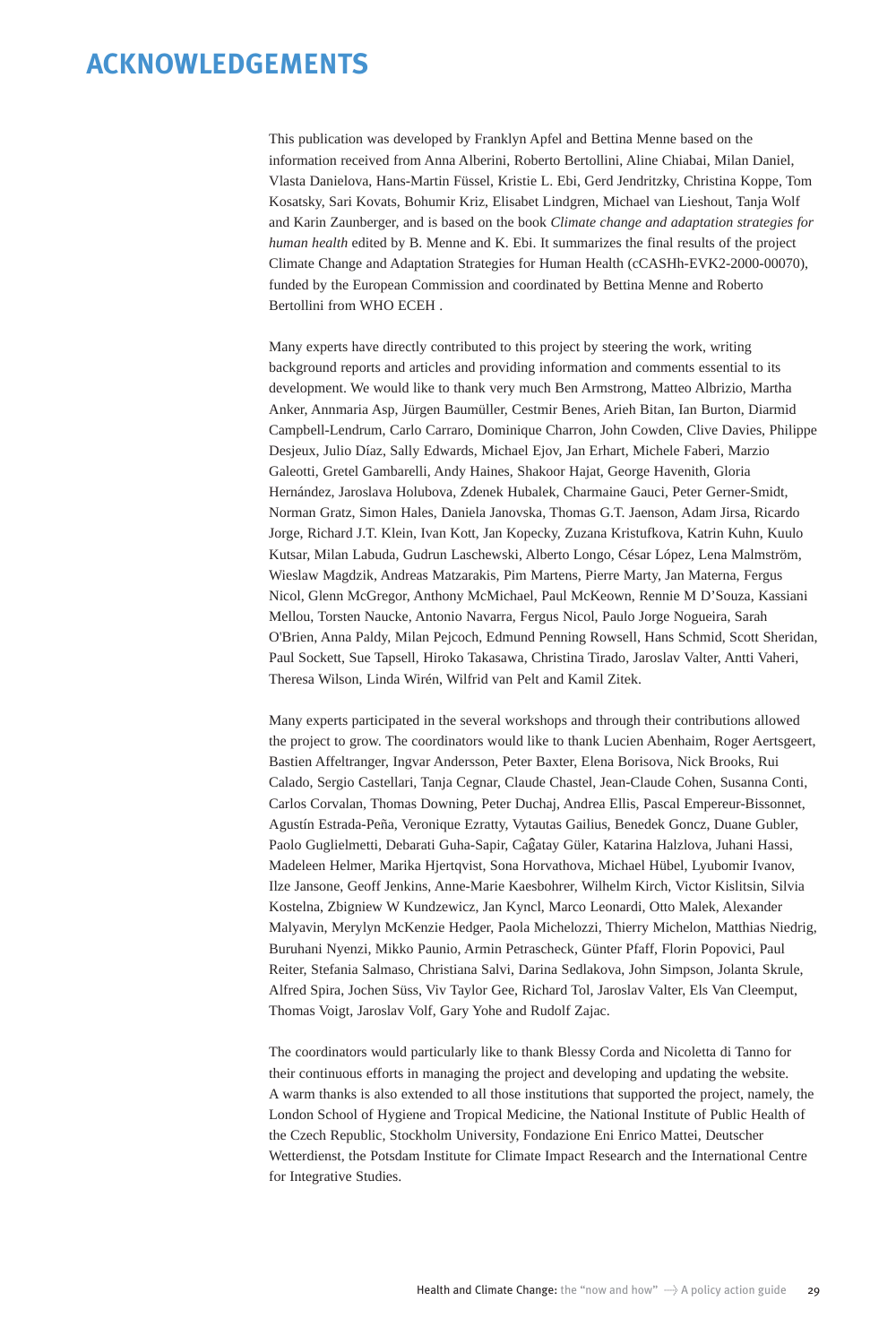# **REFERENCES**

- 1 Menne B, Ebi K. Climate change and adaptation strategies for human health. Steinkopff Verlag, Darmstadt, 2006. (in press)
- 2 Huynen M, Menne BC. Phenology and human health: allergic disorders. Report of a WHO meeting in Rome, Italy, 16 17 January 2003. Copenhagen, World Health Organization, 2003 (Health and Global Environmental Series, EUR/03/5036791).
- 3 Menne B, Ebi KL. Introduction. In: Menne B, Ebi KL, eds. Climate change and adaptation strategies for human health. Steinkopff Verlag, Darmstadt, 2006. (in press):1–5.
- 4 Intergovernmental Panel on Climate Change. Climate change 2001: the scientific basis. Contribution of working group I to the second assessment report of the IPCC. New York, Cambridge University Press, 2001.
- 5 Intergovernmental Panel on Climate Change. Climate change 2001: impacts, adaptations and vulnerability. Contribution of working group II to the third assessment report of the IPCC. 2001.
- 6 Intergovernmental Panel on Climate Change. Summary for policymakers to "Climate Change 2001: Synthesis report of the IPCC third assessment report". New York, Cambridge University Press, 2001.
- 7 Klein-Tank AMG, Konnen GP. Trends in indices of daily temperature and precipitation extremes in Europe, 1946–1999. *Journal of Climate*, 2003, 16 (22):3665–3680.
- 8 Danish Meteorological Institute, et al. Prediction of Regional scenarios and Uncertainties for Defining EuropeaN Climate change risks and Effects (PRUDENCE). (http://prudence.dmi.dk/ accessed 18 November 2005).
- 9 Lagadec P. Understanding the French heat wave experience: beyond the heat, a multi-layered challenge. *Journal of Contingencies and Crisis Management*, 2004, 12 (4):160.
- 10 Sénat de la République Française. La France et les Francais face a la canicule: les lecons d'une crise. Rapport d'informatoin no. 195 (2003–2004) de Mme Letard, MM Flandre, S Lepeltier, fait au nom de la mission commune d'information du Senat, deposé le 3 février 2004. Paris, 2004.
- 11 McMichael AJ et al., eds. Climate change and human health. Risk and responses. Geneva, World Health Organization, 2003.
- 12 Kovats RS, Ebi KL, Menne B. Methods of assessing human health vulnerability and public health adaptation to climate change. Copenhagen, WHO Regional Office for Europe, 2003 (Health and Global Environmental Change Series No.1).
- 13 Ebi KL, Burton I, Menne B. Policy implications for climate change-related health risks. In: Menne B, Ebi KL, eds. Climate change and adaptation strategies for human health. Steinkopff Verlag, Darmstadt, 2006. (in press):297–329.
- 14 Fuessel H, Klein R, Ebi KL. Adaptation assessment for public health. In: Menne B, Ebi KL, eds. Climate change and adaptation strategies for human health. Darmstadt: WHO Regional Office for Europe, Steinkopff Verlag, (in press):41–60.
- 15 Koppe C et al. Heat-waves: impacts and responses. Copenhagen, WHO Regional Office for Europe, 2004 (Health and Global Environmental Change Series No.2).
- 16 Yohe G, Ebi KL. Approaching adaptation: parallels and contrasts between the climate and health communities. In: Ebi KL, Burton I, eds. A public health perspective on adaptation to climate change, 2005.
- 17 Ebi KL, Burton I, Menne B. Policy implications for climate change-related health risks. In: Menne B, Ebi KL, eds. Climate change and adaptation strategies for human health. Steinkopff Verlag, Darmstadt, 2006. (in press):297–329.
- 18 Penning-Rowsell EC, Wilson T. The emergency planning and health impacts in Europe: an exploratory overview. Report for cCASHh project. Enfield, Flood Hazard Research Centre, 2003.
- 19 Lindgren E, Jaenson T. Lyme borreliosis in Europe: influences of climate and climate change, epidemiology, ecology and adaptation measures. In: Menne B, Ebi KL, eds. Climate change and adaptation strategies for human health. Steinkopff Verlag, Darmstadt, 2006. (in press):157–188.
- 20 Kovats RS, Wolf T, Menne B. Heat-wave of August 2003 in Europe: provisional estimates of the impact on mortality. *Eurosurveillance Weekly*, 2004, 8 (11).
- 21 Kovats S, Jendritzky G, et al. Heat-waves and Human Health. In: Menne B, Ebi KL, eds. Climate change and adaptation strategies for human health. . Steinkopff Verlag, Darmstadt, 2006. (in press):63–90.
- 22 Bosch X. European heat-wave causes misery and deaths. *The Lancet*, 2003, 362 (9383):543.
- 23 Bosch X. France makes heat-wave plans to protect elderly people. *The Lancet*, 2004, 363 (9422):1708.
- 24 Butler D. Heat-wave underlines climate-model failures. *Nature*, 2003, 424 (6951):867.
- 25 Carvel J. Heat-wave death toll may be as high as 900. *The Guardian*, 29 August 2003:1.
- 26 Caspani ML et al. Heat stress: characteristics, pathophysiology and avoidable mistakes. *Minerva Anestesiologica*, 2004, 70 (7-8):617–624.
- 27 Stott PA, Stone DA, Allen MR. Human contribution to the European heat-wave of 2003. *Nature*, 2004, 432 (7017):610–614.
- 28 Johnson H et al. The impact of the 2003 heat-wave on mortality and hospital admissions in England. *Health Statistics Quarterly*, 2005, 25:6–12.
- 29 Falcao JM et al. Onda de calor do Agosto de 2003: Repercussoes sobre a saude da populacao [The heat-wave of August 2003: implications for health]. Lisbon, Instituto Nacional de Saude Dr. Ricardo Jorge, 2003.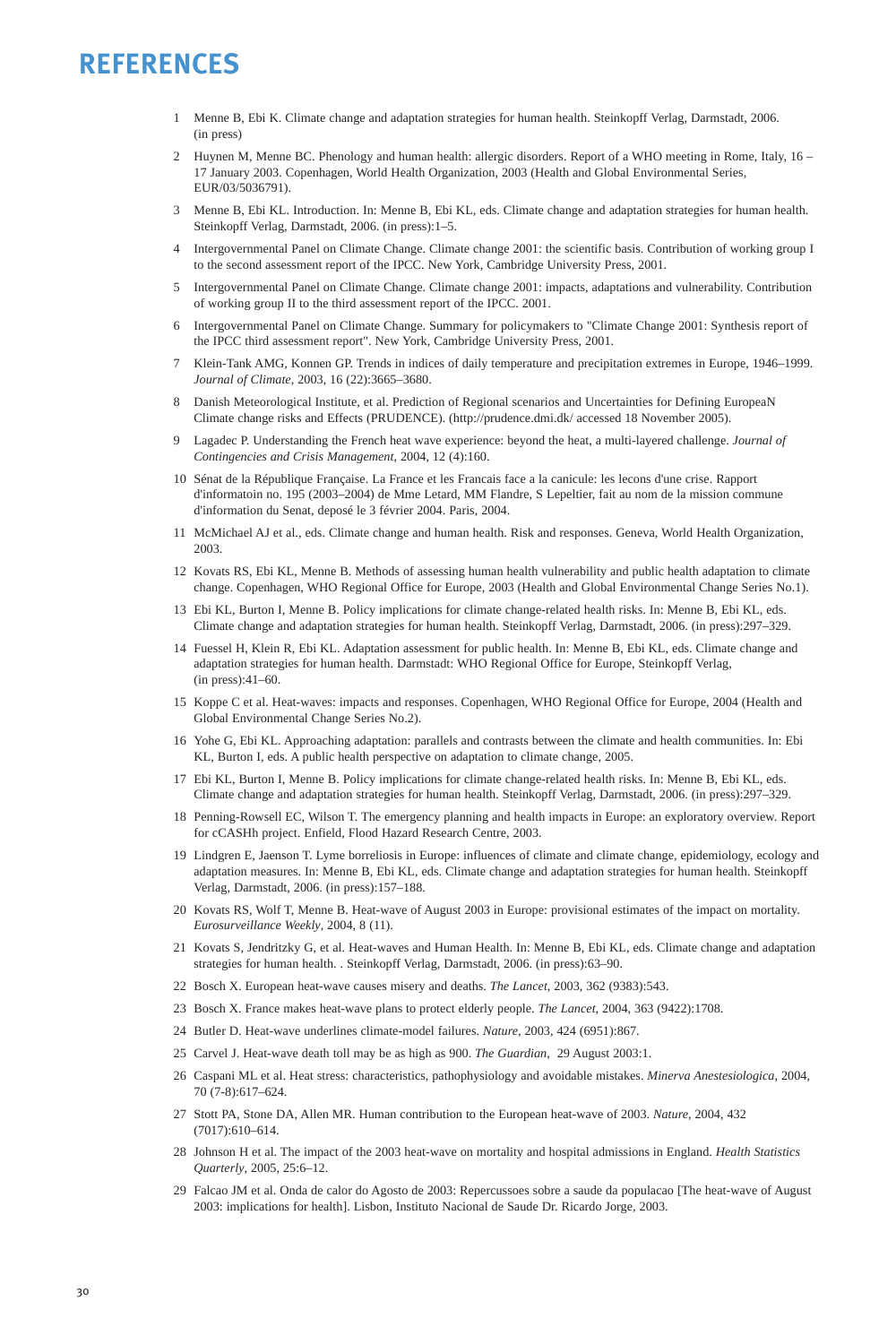- 30 Department of Health. Heat-wave plan for England: protecting health and reducing harm from extreme heat and heatwaves. London, Department of Health, 2004.
- 31 Grize L et al. Heat-wave 2003 and mortality in Switzerland. *Swiss Medical Weekly*, 2005, 135:200–205.
- 32 Johnson H et al. The impact of the 2003 heat wave on mortality and hospital admissions in England. *Epidemiology*, 2004, 15 (4):S126–S126.
- 33 Vandentorren S et al. Mortality in 13 French cities during the August 2003 heat-wave. *American Journal of Public Health*, 2004, 94 (9):1518–1520.
- 34 Martinez-Navarro F, Simon-Soria F, Lopez-Abente G. Valoracion del impacto de la ola de calor del verano de 2003 sobre la mortalidad. [Evaluation of the impact of the heat-wave in the summer of 2003 on mortality]. *Gaceta sanitaria*, 2004, 18 (supplement 1):250–258.
- 35 Mario N et al. [Effect of August 2003 heat wave in France on a hospital biochemistry laboratory activity in Paris]. *Annales de biologie clinique*, 2004, 62 (3):356–360.
- 36 Hemon D, Jougla E. La canicule du mois d'aout 2003 en France [The August 2003 heat-wave in France]. *Revue d'épidemiologie et de santé publique*, 2004, 52 (1):3–5.
- 37 Dhainaut JF et al. Unprecedented heat-related deaths during the 2003 heat-wave in Paris: consequences on emergency departments. *Critical Care*, 2004, 8 (1):1–2.
- 38 Delaroziere JC, Sanmarco JL. [Excess mortality in people over 65 years old during summer heat waves in Marseille. Comparison before and after a preventive campaign]. *La presse medicale*, 2004, 33 (1):13–16.
- 39 CDC. Impact of heat waves on mortality Rome, Italy, June–August 2003. *MMWR. Morbidity and Mortality Weekly Report*, 2004, 53 (17):369–371.
- 40 Kysely J, Kriz B. [High summer temperatures and mortality in the Czech Republic 1982–2000]. *Epidemiologie, Mikrobiologie, Immunologie*, 2003, 52 (3):105–116.
- 41 Granger K, Berechree M. Heat wave risks. In: Granger K, Haymer M, eds. Natural hazards and the risk they pose to SE Queensland. Canberra, Australian Geological Survey Organization, 2003.
- 42 Dorozynski A. Heat-wave triggers political conflict as French death rates rise. *BMJ*, 2003, 327 (7412):411.
- 43 Bula C. [The heat-wave and "cocori. couac": are we safe from it?]. *Revue medicale de la Suisse romande*, 2003, 123  $(11):663$
- 44 Kovats RS, Hajat S, Wilkinson P. Contrasting patterns of mortality and hospital admissions during heat-waves in London, UK. *Occupational and Environmental Medicine*, 2004, 61 (11):893.
- 45 Stedman JR. The predicted number of air pollution related deaths in the UK during the August 2003 heat-wave. *Atmospheric Environment*, 2004, 38 (8):1087–1090.
- 46 IVS. Vague de chaleur de l'été 2003: relations entre température, pollution atmosphérique et mortalité dans neuf villes françaises. Paris, Institut de Veille Sanitaire, 2004.
- 47 Koppe C, Jendritzky G, Pfaff G. Die Auswirkungen der Hitzewelle 2003 auf die Gesundheit. [The effects of the 2003 heat-wave on health] *Klimastatusbericht*, 2003, 2003:152–162.
- 48 Kovats RS, Koppe C. Heat-waves: past and future impacts on health. In: Ebi KL, Smith J, Burton I, eds. Integration of public health with adaptation to climate change: lessons learned and new directions. Lisse: Taylor & Francis Group, 2004.
- 49 Beniston M. The 2003 heat-wave in Europe: A shape of things to come? An analysis based on Swiss climatological data and model simulations. *Geophysical Research Letters*, 2003, 31(2).
- 50 Beniston M, Stephenson D. Extreme climatic events and their evolution under changing climatic conditions. *Global and Planetary Change*, 2004, 44:1–9.
- 51 Schaer C et al. The role of increasing temperature variability in European summer heat-waves. *Nature*, 2004, 427 (6972):332–336.
- 52 Alberini A et al. Urban Environmental Health and Sensitive Populations: How Much are the Italians Willing to Pay to Reduce their Risks? *FEEM working paper 105.2005, Milan, Italy, September*, 2005.
- 53 Alberini A et al. The value of a statistical life in the Czech Republic: evidence from a contingent valuation study. In: Menne B, Ebi KL, eds. Climate change and adaptation strategies for human health. Darmstadt, WHO Regional Office for Europe, Steinkopff Verlag, (in press):373–391.
- 54 Kosatsky T, Menne B. Preparedness for extreme weather among national health ministries of WHO's European Region. In: Menne B, Ebi KL, eds. Climate change and adaptation strategies for human health. Steinkopff Verlag, Darmstadt, 2006. (in press):311–328.
- 55 Ebi KL. Floods and human health. In: Menne B, Ebi KL, eds. Climate change and adaptation strategies for human health. Steinkopff Verlag, Darmstadt, 2006. (in press):99–121.
- 56 UNECE. Guidelines on sustainable flood protection. Meetings of the parties to the Convention on the Protection and Use of Transboundary Watercourses and International Lakes. Geneva, United Nations Economic Commission for Europe (UNECE), 2000.
- 57 Lindgren E, Gustafson R. Tick-borne encephalitis in Sweden and climate change. *The Lancet*, 2001, 358 (9275):16–18.
- 58 Daniel M, Danielova V, Kriz B. Tick-borne encephalitis. In: Menne B, Ebi KL, eds. Climate change and adaptation strategies for human health. Steinkopff Verlag, Darmstadt, 2006. (in press):189–205.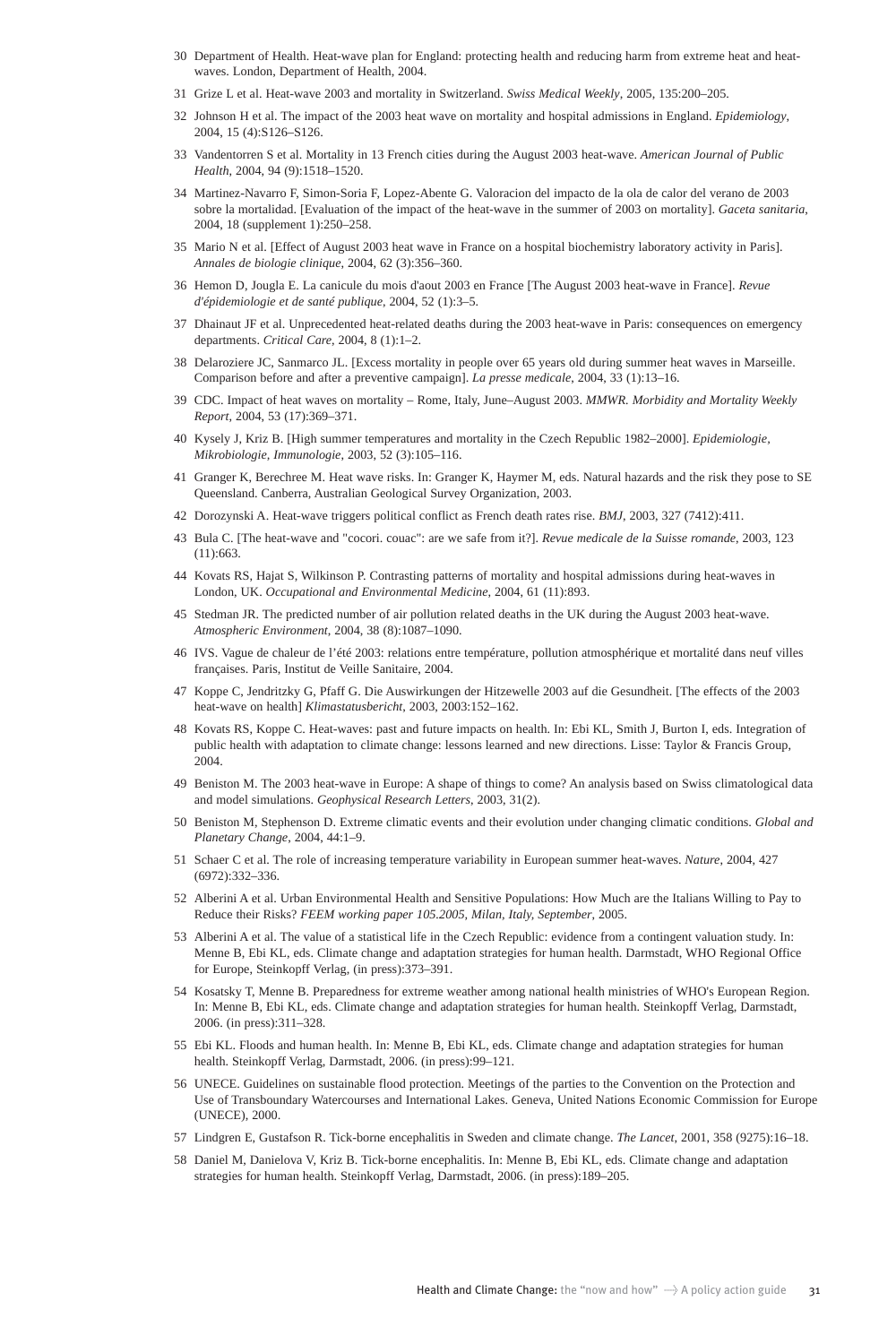- 59 Daniel M et al. Shift of the tick Ixodes ricinus and tick-borne encephalitis to higher altitudes in central Europe. *European Journal of Clinical Microbiology and Infectious Diseases: Official Publication of the European Society of Clinical Microbiology*, 2003, 22 (5):327–328.
- 60 Daniel M et al. An attempt to elucidate the increased incidence of tick-borne encephalitis and its spread to higher altitudes in the Czech Republic. International *Journal of Medical Microbiology*, 2004, 293 Suppl 37:55–62.
- 61 Daniel M, Kolar J. Using satellite data to forecast the occurrence of the common tick *Ixodes ricinus* (L.). *Journal of Hygiene, Epidemiology, Microbiology and Immunology*, 1990, 34 (3):243–252.
- 62 Daniel M et al. Predictive map of *Ixodes ricinus* high-incidence habitats and a tick-borne encephalitis risk assessment using satellite data. *Experimental and Applied Acarology*, 1998, 22 (7):417–433.
- 63 Daniel M et al. [Prediction of sites with an increased risk of infestation with *Ixodes ricinus* and tick-borne encephalitis infection in the central Bohemia region based on satellite data]. *Epidemiologie, Mikrobiologie, Immunologie*, 1998, 47  $(1):3–11.$
- 64 Daniel M et al. Tick-borne encephalitis and Lyme borreliosis: comparison of habitat risk assessments using satellite data (an experience from the central Bohemian region of the Czech Republic). *Central European Journal of Public Health*., 1999, 7 (1):35–39.
- 65 Danielova V, Holubova J, Daniel M. Tick-borne encephalitis virus prevalence in *Ixodes ricinus* ticks collected in high risk habitats of the south Bohemian region of the Czech Republic. *Experimental and Applied Acarology*, 2002, 26 (1–2):145–151.
- 66 Danielova V et al. Potential significance of transovarial transmission in the circulation of tick-borne encephalitis virus. *Folia Parasitologica*, 2002, 49 (4):323–325.
- 67 Lindgren E, Naucke T, et al. Leishmaniasis: influences of climate and climate change epidemiology, ecology and adaptation measures. In: Menne B, Ebi KL, eds. Climate change and adaptation strategies for human health. Steinkopff Verlag, Darmstadt, 2006. (in press):131–156.
- 68 Kuhn K. Malaria. In: Menne B, Ebi KL, eds. Climate change and adaptation strategies for human health. Darmstadt, WHO Regional Office for Europe, Steinkopff Verlag, (in press):206–216.
- 69 Hubalek Z, Kriz B, Menne B. West Nile virus: ecology, epidemiology and prevention. In: Menne B, Ebi KL, eds. Climate change and adaptation strategies for human health. Steinkopff Verlag, Darmstadt, 2006. (in press):217–242.
- 70 Pejcoch MK. Ecology, epidemiology and prevention of Hantavirus in Europe: Steinkopff Verlag, Darmstadt, 2006. (in press):243-267.
- 71 Parry ML et al. Millions at risk: defining critical climate change threats and targets. *Global Environmental Change*, 2001, 11(3):181–183.
- 72 Martens P, Hall L. Malaria on the move: human population movement and malaria transmission. *Emerging Infectious Diseases*, 2000, 6 (2):7–12.
- 73 Kuhn KG, Campbell-Lendrum DH, Davies CR. A continental risk map for malaria mosquito (Diptera: Culicidae) vectors in Europe. *Journal of Medical Entomology*, 2002, 39 (4):621–630.
- 74 Kuhn KG et al. Malaria in Britain: past, present, and future. *Proceedings of the National Academy of Sciences of the United States of America*, 2003, 100 (17):9997–10001.
- 75 Kovats RS, Tirado C, et al. Climate, weather and enteric diseases. In: Menne B, Ebi KL, eds. Climate change and adaptation strategies for human health. Steinkopff Verlag, Darmstadt, 2006. (in press): 269–290.
- 76 Kovats RS et al. Climate variability and campylobacter infection: an international study. *International Journal of Biometeorology*, 2005, 49 (4):207–214.
- 77 Lake I et al. Effects of weather and river flow on cryptosporidiosis. *Water and Health*, 2005.
- 78 Kovats RS et al. The effect of temperature on food poisoning: time series analysis in 10 European countries. *Epidemiology and Infection*, 2004, 132 (3):443.
- 79 Howe A et al. Cryptosporidium oocysts in a water supply associated with a Cryptosporidiosis outbreak. *Emerging Infectious Diseases*, 2002, 8 (6):619–624.
- 80 Beggs PJ, Bambrick HJ. Is the global rise of asthma an early impact of anthropogenic climate change? *Environ Health Perspectives*, 2005, 113 (8):915–919.
- 81 Weiland S et al. Climate and the prevalence of symptoms of asthma, allergic rhinitis, and atopic eczema in children. *Occupational and Environmental Medicine*.2004, 61 609–615.
- 82 Huynen M, et al. Phenology and human health: allergic disorders. Report of a WHO meeting Rome, Italy. 16–17 January 2003. WHO, Rome, 2003 (EUR/03/5036791).
- 83 Emberlin J et al. Responses in the start of Betula (birch) pollen seasons to recent changes in spring temperatures across Europe. *International Journal of Biometeorology*, 2003, 47: 113–115.
- 84 Alberini, Anna, Aline Chiabai and Lucija Muehlenbachs (2005), "Using Expert Judgment to Assess Adaptive Capacity to Climate Change: Evidence From a Conjoint Choice Survey," FEEM Working paper 106.2005, Milan, September. http://www.feem.it/NR/rdonlyres/43C8E8E0-DDC1-402C-AA08-A62694C97FB7/1712/10606.pdf